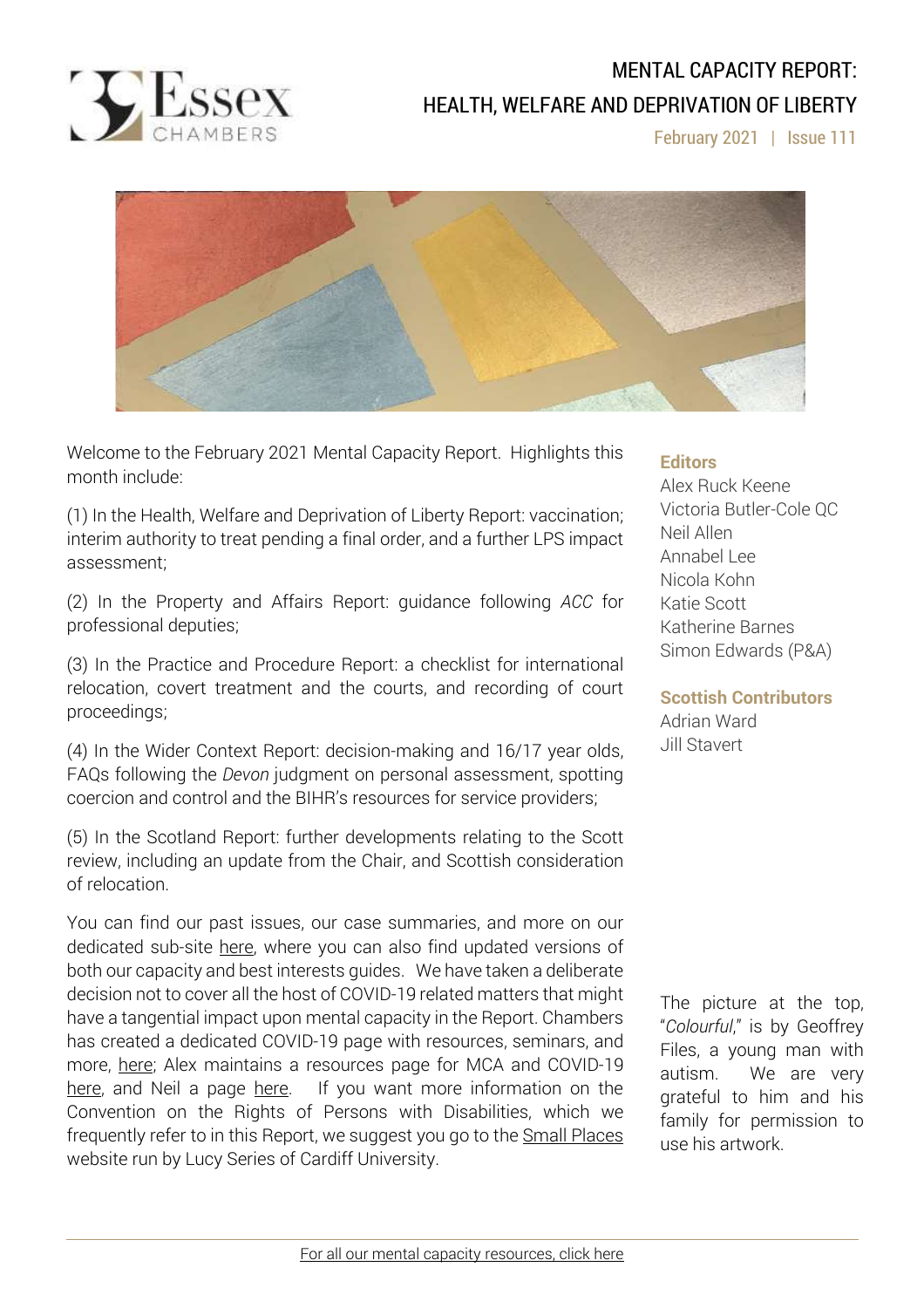# **Contents**

| Getting the stages of the capacity test in the right order (and where rights, will and preferences do |  |
|-------------------------------------------------------------------------------------------------------|--|
|                                                                                                       |  |
|                                                                                                       |  |
|                                                                                                       |  |
|                                                                                                       |  |
|                                                                                                       |  |
|                                                                                                       |  |
|                                                                                                       |  |

## <span id="page-1-0"></span>Vaccination and the Court of Protection

## *E (Vaccine)* [2021] [EWCOP](http://www2.bailii.org/ew/cases/EWCOP/2021/7.html) 7 (Hayden J)

## *Best interests – medical treatment*

The Vice-President of the Court of Protection, Hayden J, has given the first reported judgment on capacity and best interests in relation to the COVID-19 vaccine. Whilst the judgment is factspecific, it gives some clear and important reminders of the approach to be taken to this question (see also in this regard our [vaccination](https://www.39essex.com/rapid-response-guidance-note-vaccination-and-mental-capacity/) [guide\)](https://www.39essex.com/rapid-response-guidance-note-vaccination-and-mental-capacity/).

The issue arose in the context of ongoing proceedings concerning the residence and care arrangements for an 80 year old woman, E. E was resident at the time in a care home in which there had been a number of cases of COVID-19. On 8 January 2021, the local authority informed her Accredited Legal Representative (i.e. the lawyer acting for her in the proceedings) that she

was to be offered the vaccination on 11 January 2021. Her son objected to this, and her representatives made an urgent application for a declaration that it would be in her best interests to receive the vaccine at the next possible date (the slot on 11 January being missed in consequence of the son's objection).

#### *Capacity*

In relation to the question of Mrs E's capacity, Hayden J was directed to an attendance note of a video conversation between Mrs E, her ALR and her GP. It is worth setting out the relevant paragraph (10) of the judgment in full as to what the attendance note said:

*During the call, Dr Wade, who is based at the surgery where Mrs E receives medical treatment, asked Mrs E if she remembered Dr Wade explaining that there was a dangerous sickness called coronavirus. Mrs E replied that she did*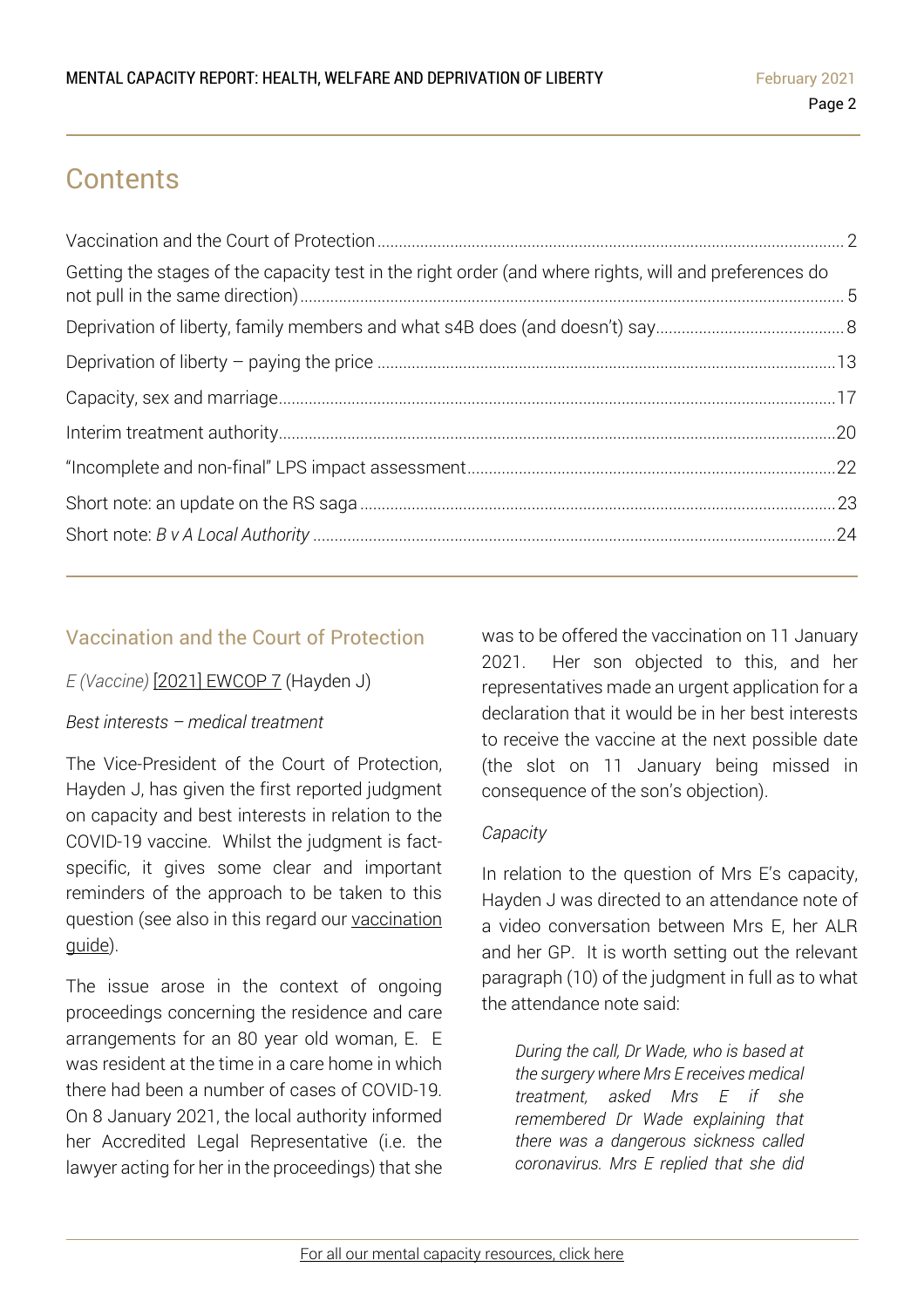*not. Dr Wade then asked her whether she remembered an earlier visit made by her and her colleague, Dr F, when they came to the care home to deliver injections to protect her against the virus. Mrs E did not reply. Dr Wade asked Mrs E whether she wanted the injection, to which Mrs E replied "Whatever is best for me. What do I have to do?". She was reassured by Dr Wade that she did not have to do anything at the moment, and that Dr Wade only wanted to know what Mrs E wanted. Mrs E repeated that she wanted "whatever is best for me". The conclusion of Dr Wade (which was not, in her assessment, in any way delicately balanced) is that Mrs E does not have the capacity to determine whether she should receive the Covid-19 vaccine offered to her.*

Hayden J acknowledged the informality of the assessment, but was nonetheless satisfied that it was sufficiently rigorous, concluding that she was (1) unable to understand information concerning the existence of the Covid-19 virus and the potential danger it posed to her health; (2) unable to weigh information relating to any advantages or disadvantages of receiving the vaccine; and (3) could not retain information long enough to use it to make a decision, and that this was because of her dementia.

Of wider note is Hayden J's observation at paragraph 11 that:

*Evaluating capacity on this single and entirely fact specific issue is unlikely to be a complex or overly sophisticated process when undertaken, for example, by experienced GPs and with the assistance of family members or care staff who know P well.*

At paragraph 12, Hayden J recognised that assessment in the context of the pandemic and in relation to those in a care home posed an "challenge of unprecedented dimensions," but took the view that Dr Wade "*got the balance entirely right. Her enquiries respected Mrs E's autonomy and delicately assessed her range of understanding*."

#### *Best interests*

Hayden J directed himself first by reference to s.4(6), requiring him to consider, so far as is reasonably ascertainable, her past and present wishes and feelings, the beliefs and values that would be likely to influence her decision if she had capacity, and any other factors she would be likely to take into account if she were able to do so. He noted at paragraph 13 that:

*Mrs E had, prior to her diagnosis of dementia, willingly received the influenza vaccine and is also recorded as receiving a vaccination for swine flu in 2009. I consider the fact that, when she had capacity, Mrs E chose to be vaccinated in line with public health advice, to be relevant to my assessment of what she would choose in relation to receiving the Covid-19 vaccine today.* 

He also noted that, whilst she lacked capacity to consent to receiving it, she had "articulated a degree of trust in the views of the health professionals who care for her by saying to Dr Wade that she wanted '*whatever is best for me'*. Hayden J considered that it was important to emphasise this statement "*particularly as it has been repeated. This is to respect Mrs E's autonomy, which is not eclipsed by her dementia. Moreover, her straightforward and uncomplicated approach resonates with the trust that she has placed in the*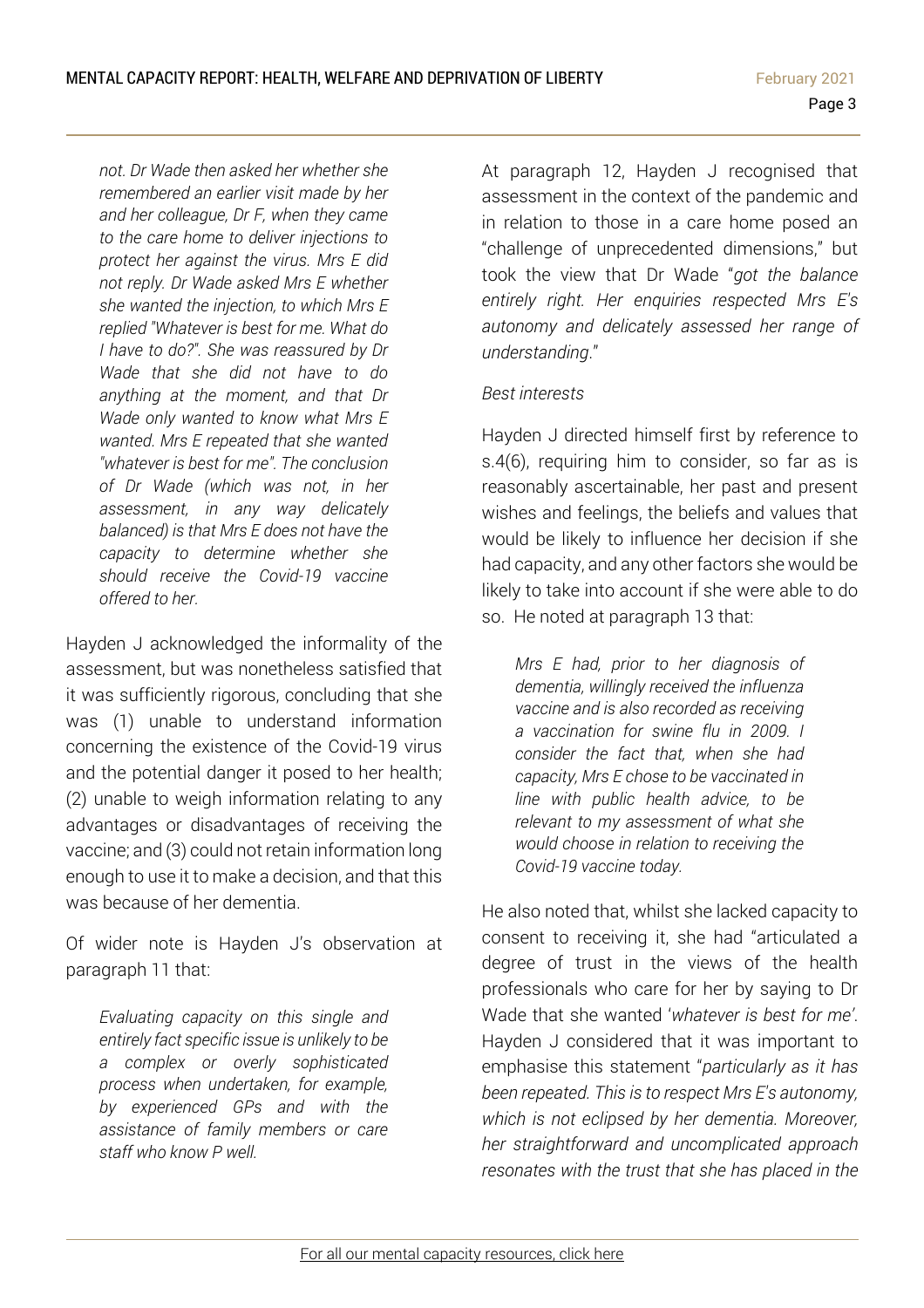*medical profession in the course of her life, illustrated by her earlier reaction to vaccination*."

Her son, whose views had to be considered by virtue of s.4(7), was "*deeply sceptical about the efficacy of the vaccine, the speed at which it was authorised, whether it has been adequately tested on the cohort to which his mother belongs, and, importantly, whether his mother's true wishes and feelings have been canvassed. He also queries whether the tests have properly incorporated issues relating to ethnicity*" (paragraph 15 – her ethnicity is not disclosed in the judgment). It is perhaps important to note that W told the court that he did not object to the vaccination in principle: he just did not consider that now was the right time for his mother to receive it.

At paragraph 15, Hayden J made clear that he respected W's right to his own views, but that:

they strike me as a facet of his own temperament and personality and not reflective of his mother's more placid and sociable character. It is Mrs E's approach to life that I am considering here and not her son's. Mrs E remains, as she must do, securely in the centre of this process*.*

More broadly, Hayden J recongnised that:

*17. […] the world faces the challenge of an alarming and insidious virus. Nobody can possibly have missed the well-publicised and statistically established vulnerability of the elderly living in care homes. I have had many occasions to confront it, in the Court of Protection, over the course of the pandemic. For the avoidance of doubt and though no epidemiological evidence has been presented, I take judicial note of the particularly high risk of serious illness* 

*and death to the elderly living in care homes. In stark terms the balance Mrs E, aged 80, must confront is between a real risk to her life and the unidentified possibility of an adverse reaction to the virus. This risk matrix is not, to my mind, a delicately balanced one. It does not involve weighing a small risk against a very serious consequence. On the contrary, there is for Mrs E and many in her circumstances a real and significant risk to her health and safety were she not to have the vaccine administered to her.*  (emphasis added)

At paragraph 18, Hayden J identified the following *c*haracteristics which compounded Mrs E's vulnerability to becoming seriously ill with, or die from, Covid-19: (1) she was in her eighties; (2) she was living in a care home; (3) the care home in which she lives had confirmed recent positive cases of Covid-19; (4) she had been diagnosed with Type II diabetes; and (5) she lacked the capacity to understand the nature or transmission of Covid-19 and was "inevitably challenged, as so many living with dementia in care homes are, by the rigours of compliance with social distancing restrictions." In the circumstances, his conclusion is perhaps not a surprise:

*19 It is a fact that Mrs E lives in a country which has one of the highest death rates per capita, due to Covid-19, in the world. By virtue of her vulnerabilities, the prospects for her if she contracts the virus are not propitious; it is a risk of death, and it is required to be confronted as such. The vaccination reduces that risk dramatically and I have no hesitation in concluding that it is in her best interests to receive it. Accordingly, I make the declaration, sought by Mrs E's*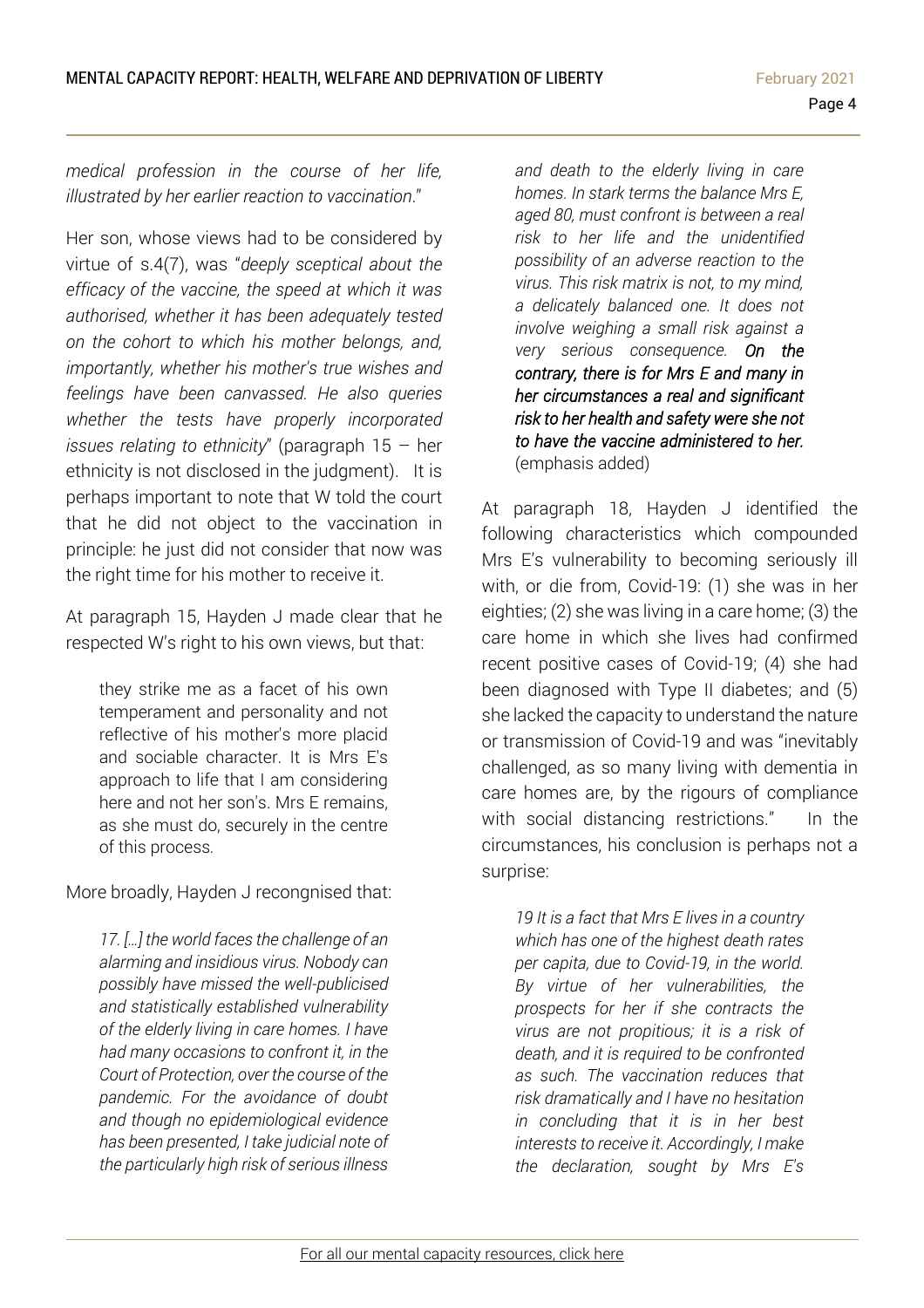*representatives, pursuant to section 15 MCA 2005. I would add that, in the light of the Covid-19 outbreak at the home, I consider that Mrs E should receive the vaccine as soon as practically possible. I have delivered an ex tempore judgment on this application in order to avoid any further delay.*

### Comment

It is important to note that this judgment is factspecific, although more broadly relevant are: (1) the observations about the nature of the consideration of capacity; and (2) the approach to best interests (in particular the focus on the person, rather than on the views of their family/others interested in their welfare, save insofar as those views shed light on the person's likely decision). It undoubtedly helped in this case that Hayden J had what on the face of the judgment appeared to be reliable evidence to help make clear that this was a situation in which it was likely that, had Mrs E had capacity to make the decision, she would have consented to the vaccination. To that end, the judgment reinforces the importance of ensuring  $-$  as clearly had taken place here  $-$  that the process of considering capacity and (where required) best interests takes place in advance of the proposed vaccination so that there can be as little doubt as possible as to what on an individual basis is the right decision to take.

Finally, it should be noted that even if W had been granted Lasting Power of Attorney by his mother to make decisions in relation to her health and welfare (which it is clear from the judgment he could not have been), what would no doubt have been his refusal on her behalf to agree to the vaccination would not necessarily have been the end of the story. If discussion with him  $-$  in particular discussion aimed at ensuring that he understood that his role was to consider what decision she would have taken, not what decision he wanted to take – did not resolve the position, those involved would have had to consider whether to take the matter to the Court of Protection. At that point, the Court of Protection would have had to make the decision on her behalf – taking due account of W's views (and the weight to be given to the fact that she had trusted him with decision-making in relation to health and welfare), but proceeding ultimately by what was in her best interests.

<span id="page-4-0"></span>Getting the stages of the capacity test in the right order (and where rights, will and preferences do not pull in the same direction)

*Pennine Acute Hospitals NHS Trust v TM* [\[2021\]](http://www2.bailii.org/ew/cases/EWCOP/2021/8.html) [EWCOP](http://www2.bailii.org/ew/cases/EWCOP/2021/8.html) 8 (Hayden J)

#### *Best interests – medical treatment*

In this case, Hayden J considered an urgent application made by the Pennine Acute Hospitals NHS Trust in respect of a male patient, TM. It was not possible to be entirely accurate about TM's age, but he was thought to be 42, and was believed to come from Zimbabwe. The applicant Trust was seeking to perform a bilateral below-knee amputation upon TM, without which his treating clinicians believed he would develop sepsis and suffer life-threatening renal and cardiac failure very soon. TM strongly objects to the proposed surgery and treatment, and says he believed that his condition would improve without it.

In the course of his judgment Hayden J observed, as he has on previous occasions, that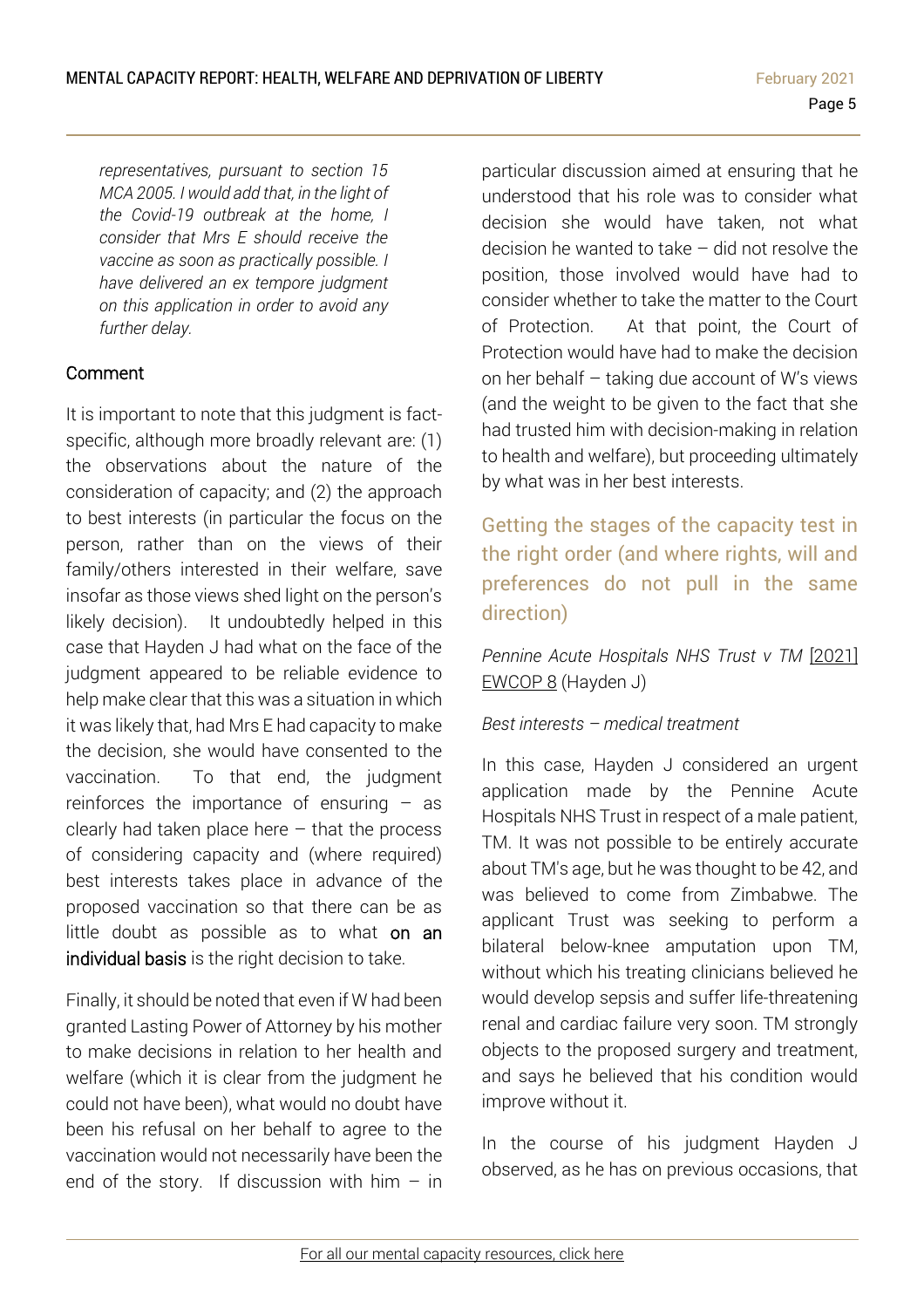MENTAL CAPACITY REPORT: HEALTH, WELFARE AND DEPRIVATION OF LIBERTY February 2021

"[o]*ne of the surprising developments following the Court's move to video conferencing platforms during the pandemic is that it has become much easier for judges to visit the protected party*." With the agreement of the parties, he met remotely with TM, and observed him on the ward with one of his doctors; his short meeting confirmed everything that his treating consultant understood, namely that he was not man who wished to die; rather, he was a man who had consistently maintained, and Hayden J considered genuinely to believe that he would get better without treatment. Unfortunately, however, "*that possibility is entirely irreconcilable with the medical evidence*" (paragraph 25).

In relation to TM's capacity, Hayden J emphasised that it is the ability of the person to take the decision, not the outcome of the decision which is the focus, and that "[t]*his cornerstone of the court's assessment of a person's capacity to make a decision for him or herself remains equally applicable where the outcome of the person's decision is an untimely and unpleasant death*" (paragraph 29). Somewhat tantalising, as he did not develop this line of reasoning more, Hayden J went on to say in the next paragraph "[h]*owever, it does not follow that the outcome of a decision is wholly irrelevant to the court's assessment of capacity where a person's ability to understand and weigh the consequences of a decision is in contention*."

The Official Solicitor initially agreed with the Trust that KM lacked capacity to decide upon the amputation, but then contended that the Trust had failed to adduce sufficient evidence to displace the presumption. Counsel for the Official Solicitor emphasised that:

*been asked about amputation and treatment, he has declined it. He has consistently refused the procedure. But what is significant to my mind is the fact that, equally consistently, he has been unable to acknowledge the consequences of refusing treatment. Indeed, it is plain to me that he does not take on board those consequences or understand them; he simply insists that, in fact, he will get better without further treatment. This puts TM in a fundamentally different position from a patient who, having understood that refusing treatment would very likely lead to their death, nevertheless considers this preferable to the consequences of receiving the treatment.*

On the evidence before him Hayden J found that TM's treating consultant was correct to conclude that TM lacked the ability to understand and weigh the information necessary to consent to the amputation because he genuinely and honestly believed that he would get better without medical intervention.

Of no little interest is the fact that the Official Solicitor also submitted that TM should be found to have capacity because the Trust had not demonstrated on the balance of probabilities that TM's inability to contemplate the consequences of refusing treatment was because of an impairment or disturbance in the functioning of his mind or brain. A number of reasons had been advanced by his treating consultant, and Hayden J considered at paragraph 37 that it was

[…] *clear therefore that there are a number of identified pathologies which separately or in combination are likely to explain the disturbance or functioning in* 

*32.* […] *on each occasion that TM has*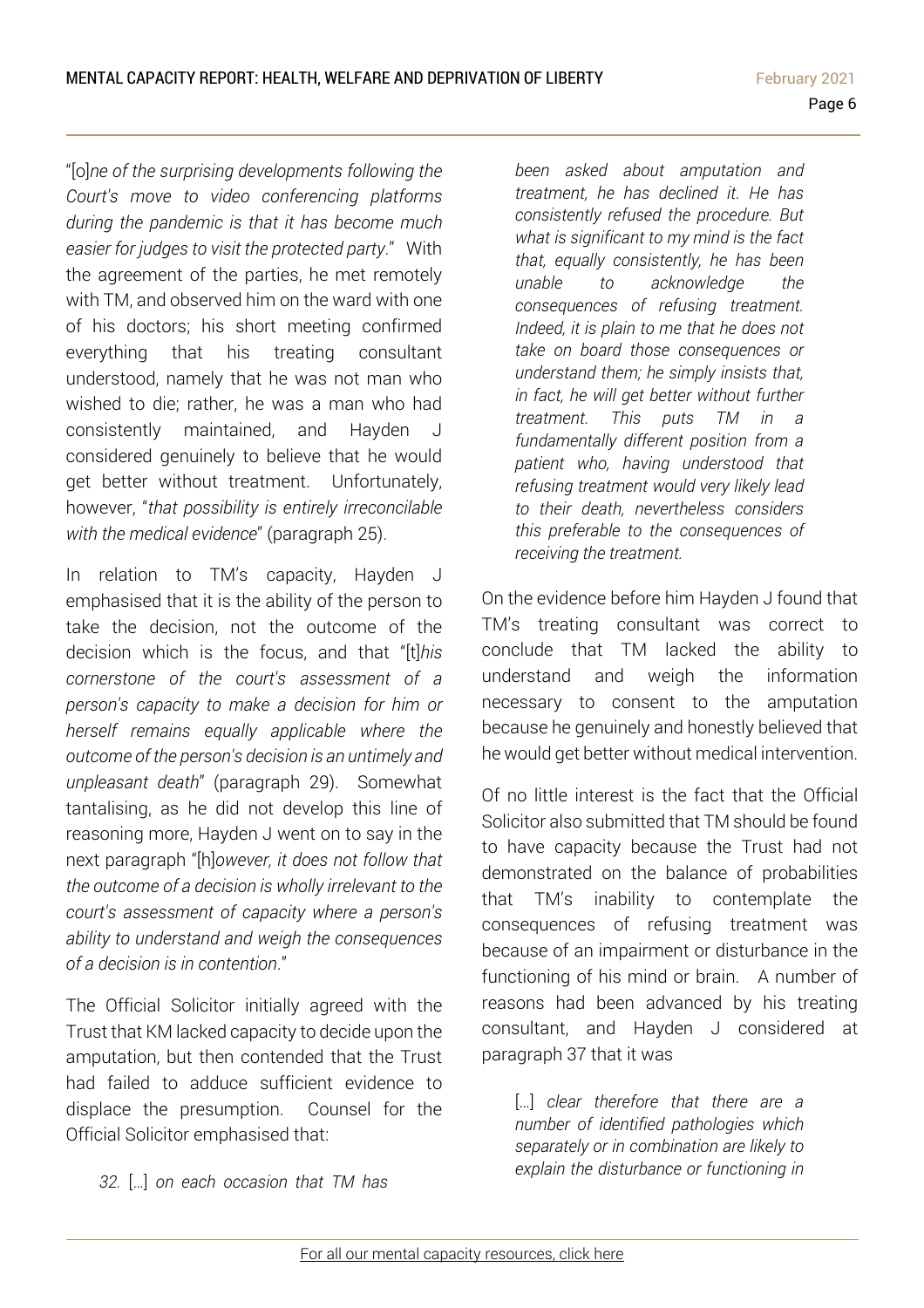*TM's mind or brain. It might well have been possible to be more precise if TM had been able to cooperate with the MRI scan. It is a misunderstanding of section 3 MCA 2005 to read it as requiring the identification of a precise causal link when there are various, entirely viable causes. Insistence on identifying the precise pathology as necessary to establish the causal link is misconceived. Such an approach strikes me as inconsistent with the philosophy of the MCA 2005. What is clear, on the evidence, is that the Trust has established an impairment of mind or brain and that has, in light of the consequences I have identified, rebutted the presumption of capacity.*

As to best interests, Hayden J noted that there "*would in some circumstances be force*" in the Official Solicitor's submission that TM's resistance had been so consistently expressed that his wishes should be respect notwithstanding his lack of capacity, and that in *[WA](https://www.39essex.com/cop_cases/university-hospital-coventry-and-warwickshire-nhs-trust-v-k-and-mrs-w-2/)* and *[MSP](https://www.39essex.com/cop_cases/barnsley-hospitals-nhs-foundation-trust-v-msp/)* he had taken that approach. However, Hayden J considered that in both of those cases that it was significant that in his analysis the person concerned recognised that refusal of treatment would lead to certain death. By contrast, TM did not recognise this "[a]*s I have been at pains to emphasise, the life force beats very strongly within him. TM wants to live. He has an entirely misguided belief that he will recover without any treatment. The pervasiveness of this misguided belief contracts and substantially diminishes the weight that might, in other circumstances, properly be given to consistently expressed wishes*" (paragraph 39). He also found that neither of the possible other arguments against treatment advanced by the Official Solicitor (a likely lack of support following the amputation given his

social isolation and the length of time TM would need to spend in hospital following the operation) carried weight. He agreed with Counsel for the Official Solicitor that "*a bilateral amputation for a relatively young man of around forty-two, and who has enjoyed sports, is a profoundly traumatic prospect. I can understand that some individuals may not feel they have the fortitude to cope with such a disability and may choose not to. This would be their choice and the Court would respect it. I can find no cogent evidence that this reflects TM's thinking. For the reasons I have set out above, I do not consider it does*." Although Hayden J did not, in fact, expressly reach this conclusion, it is clear that he found that the procedure would be in TM's best interests.

## Comment

In relation to capacity, this is a good opportunity to remind people that the Code of Practice is wrong when it talks of a two stage test, starting with a diagnostic element. Rather, the law [requires,](https://www.39essex.com/cop_cases/pc-and-nc-v-city-of-york-council/) as Hayden J followed here (and the Code of Practice should in due course reflect when it is updated), an analysis starting with the question of whether the person is able to make the decision (i.e. understand, retain, use and weigh the information relevant to the decision, and to communicate that decision). It is only if they cannot do so  $-$  having been given all practicable support – that the question arises of why they cannot do so, which then leads to the analysis of whether that inability is because of an impairment or disturbance in the functioning of the mind or brain (incapacity for purposes of the MCA 2005) or because of some other factor (potentially a situation to be considered by the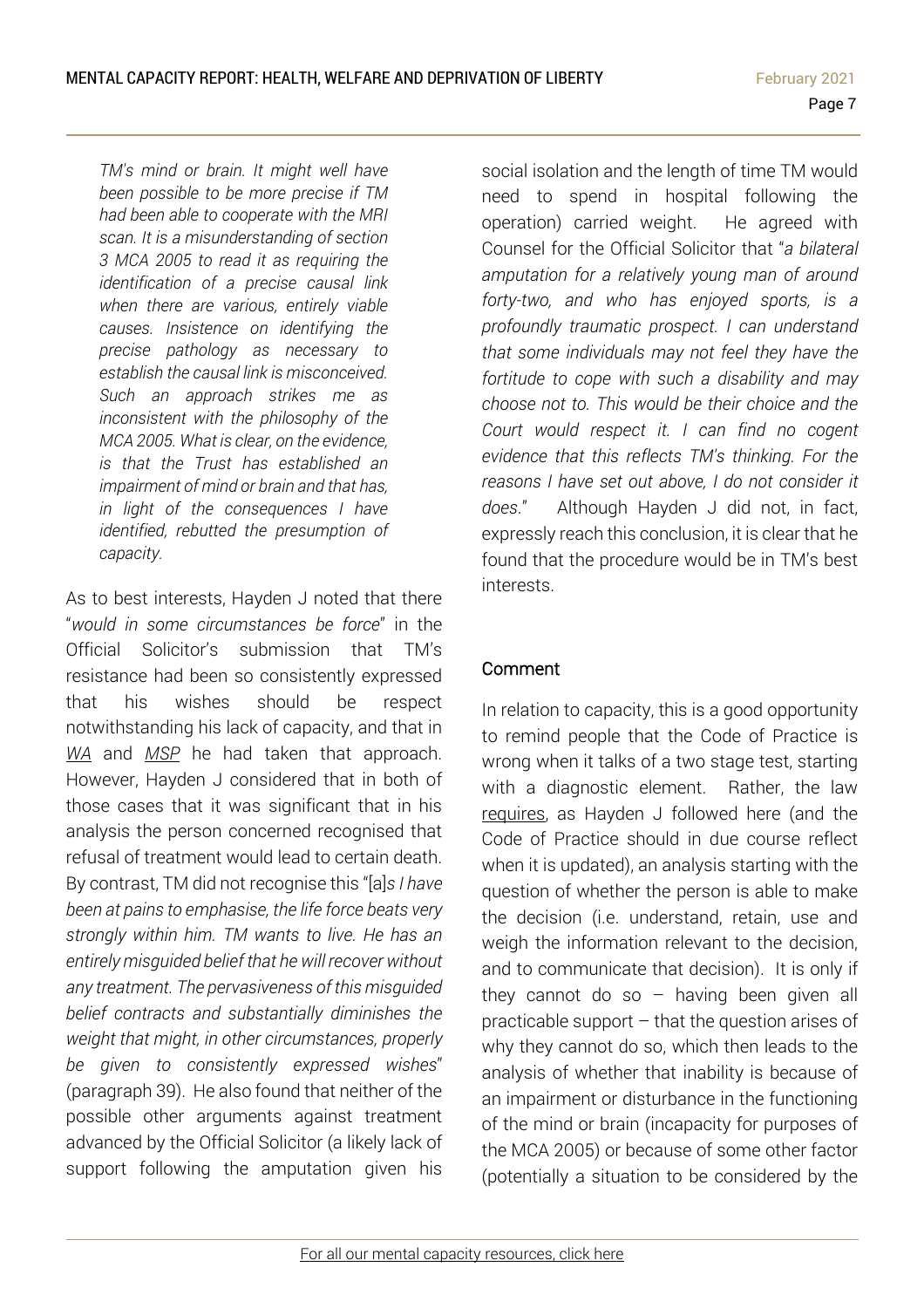High Court under its inherent [jurisdiction](https://www.39essex.com/mental-capacity-guidance-note-inherent-jurisdiction/) in relation to [vulnerable](https://www.39essex.com/mental-capacity-guidance-note-inherent-jurisdiction/) adults). This decision is useful for highlighting that if there are multiple potential impairments in play, the fact that it is not possible to pinpoint exactly which one is causing the functional inability does not mean that the test for incapacity cannot be satisfied. For further guidance as to assessing and recording capacity determinations, see further our [guidance](https://www.39essex.com/mental-capacity-guidance-note-brief-guide-carrying-capacity-assessments/) note.

In relation to the decision as to TM's best interests this might, yet again, be thought to be in a situation which brings to life the realities of the duty under Article 12 UNCRPD to "respect the rights, will and preferences" of the individual in circumstances where they do not all pull in the same direction. To act upon TM's very clear preference – not to have the procedure – would have been to fail to respect both his will (to live) and his rights (including his positive right to life under Articles 2 ECHR and 10 CRPD, which would clearly have been breached had those involved simply acted upon his 'no' in the circumstances).

## <span id="page-7-0"></span>Deprivation of liberty, family members and what s4B does (and doesn't) say

#### *Re AEL* [2021] [EWCOP](https://www.bailii.org/ew/cases/EWCOP/2021/9.html) 9 (SJ Hilder)

#### *Article 5 ECHR – deprivation of liberty*

In this case, SJ Hilder considered very strong objections levelled by a family member to the idea that they were depriving their adult child of their liberty. She also helpfully clarified the current (limited) scope of s.4B MCA 2005.

AEL was a 31 year old woman with diagnosis of Trisomy 4p syndrome, a rare chromosomal condition leading to a number of physical and

mental disabilities. She had severe learning disability, significant visual impairment and profound deafness. She suffered from asthma, eczema and severe allergies. She was nonverbal and could only walk short distances. She did not have a regular sleep pattern. At times, she behaved in a way which caused herself injury. From a young age AEL she had attended a specialist school, latterly living in a residential unit under the school's management. When that placement closed in July 2015, after a few months in an alternative placement, she returned to live in the family home with her parents. Since 2016 a care package had been funded by direct payments.

The local authority, LB Hillingdon, assessed AEL as needing 24-hour care and supervision, with 2:1 support for some activities in the community. In addition to her parents, two private carers were consistently involved in AEL's care for some time. She did not require sedation or restraint, and no assistive technology is used in her care arrangements. If the current level of care was not provided, the local authority considered that AEL would be a danger to herself and others because she had no concept of road safety, was unable to alert others to her needs, and was unable to manage her own nourishment or hygiene.

In light of the arrangements for AEL, to which it appeared to be clear that she could not consent, LB Hillingdon, had applied for a so-called community DoL order; at an attended hearing in 2017, the parties agreed, and the court declared that "in so far as AEL's care arrangements amounted to a deprivation of her liberty," such was authorised by the court." This was a compromise to avoid unnecessary litigation but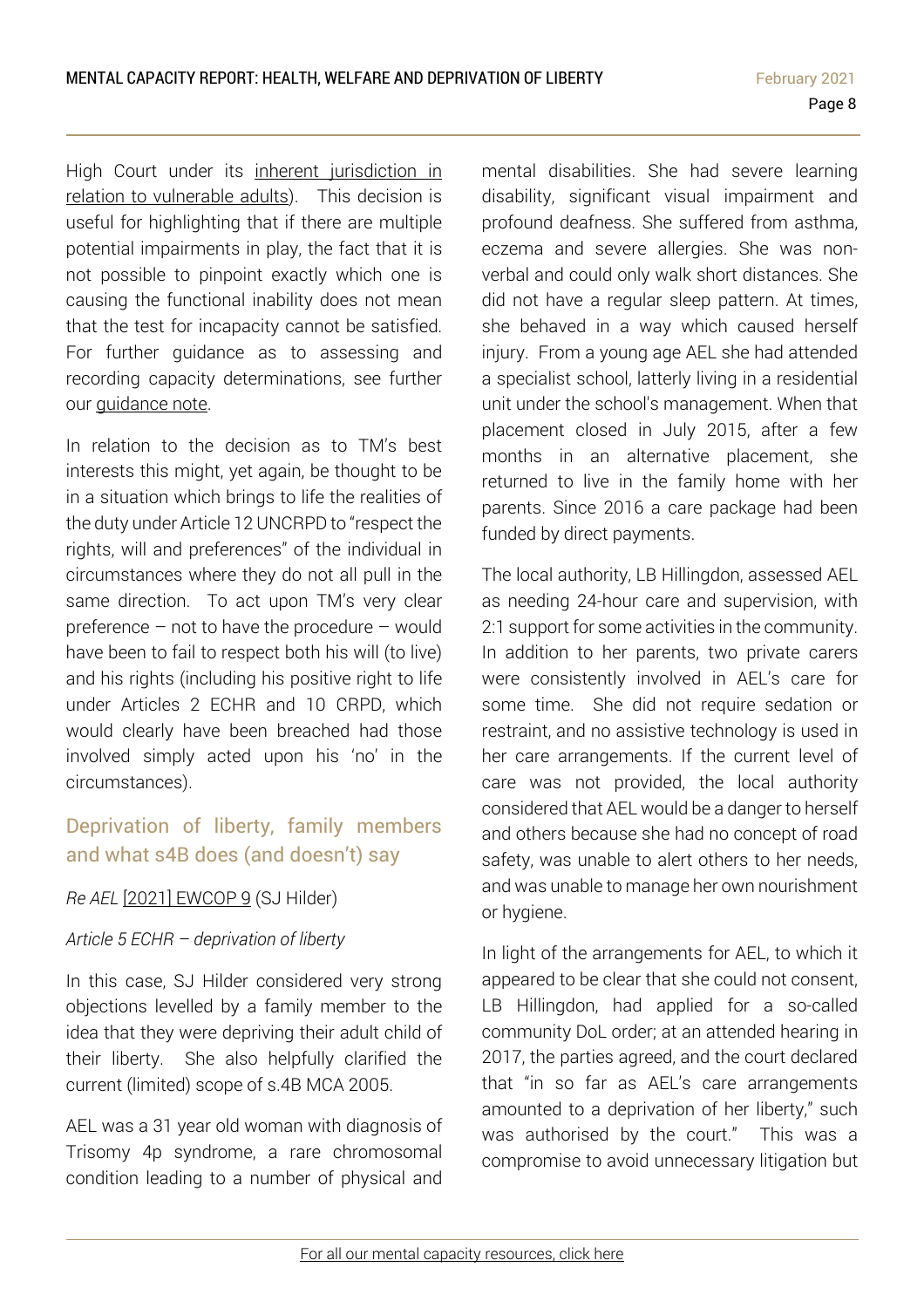also ensure appropriate oversight of AEL's circumstances. Unfortunately, that compromise led to extended disagreement at each review hearing as to whether or not the arrangements did, in fact, amount to a deprivation of her liberty. SJ Hilder identified that it was "everyone's ardent wish that further such proceedings can be avoided. The purpose of this judgment is therefore to determine the issue, for as long as AEL's current care arrangements subsist" (paragraph 3).

The hearing took place in the absence of AEL's father (the court being satisfied that he had chosen not to participate), but on the basis of a very clear understanding as to his position, namely that it was "*obvious to him that AEL 'is not the subject of 'continuous control'…* […]*, given that his approach to his daughter's care is founded on "the principle" that 'AEL decides what she wants to do and when she wants to do it excepting if her safety could be compromised*' (paragraph 21). JSL, who represented himself, considered that the exception to giving effect to AEL's wishes if her safety could be compromised was "*allowed by the Mental Capacity Act 2005 and as such not considered a deprivation of liberty*," Senior Judge Hilder noting that this appeared to be based upon his understanding of s.4B MCA 2005.

Seeking to persuade SJ Hilder that his daughter's circumstances did not amount to a deprivation of liberty, JSL relied upon three cases. SJ Hilder identified that "*there is limited usefulness in comparing facts of reported cases, since whether or not a deprivation of liberty exists is to be determined on the facts of each specific case and not by analogy. In any event, in my judgment, the three authorities on which JSL relies in truth do not assist him*" (paragraph 42). The

three authorities were:

*a. W City Council v. L [\[2015\] EWCOP 20:](https://www.bailii.org/ew/cases/EWCOP/2015/20.html)*

*Mrs. L continued to live in the home where she had lived before she lost capacity. Bodey J identified (at paragraph 8) the facts relied on for considering that her care arrangements amounted to a deprivation of Mrs L's liberty as that:*

*(a) the garden gate is kept shut, thereby preventing or deterring her from leaving the property unless escorted;*

*(b) door sensors are activated at night, so that Mrs L could and would be escorted home if she left; and*

*(c) that there might be circumstances in an emergency, say if the sensors failed to operate at night, when the front door of the flat might have to be locked on its mortice lock, which Mrs L cannot operate (as distinct from the Yale lock, which she can). She would then be confined to her flat;*

*and noted (at paragraph 14) acceptance even by the applicant that there are periods of the day when Mrs L was left to her own devices. Carers' visits three times a day were described (at paragraph 26) as "the minimum necessary for her safety and wellbeing, being largely concerned to ensure that she is eating, taking liquids and coping generally in other respects." Bodey J concluded that the restrictions in place "are not continuous or complete. Mrs L has ample time to spend as she wishes."*

*Mrs. L's arrangements are markedly different to AEL's. There is no factual basis for contending that the same*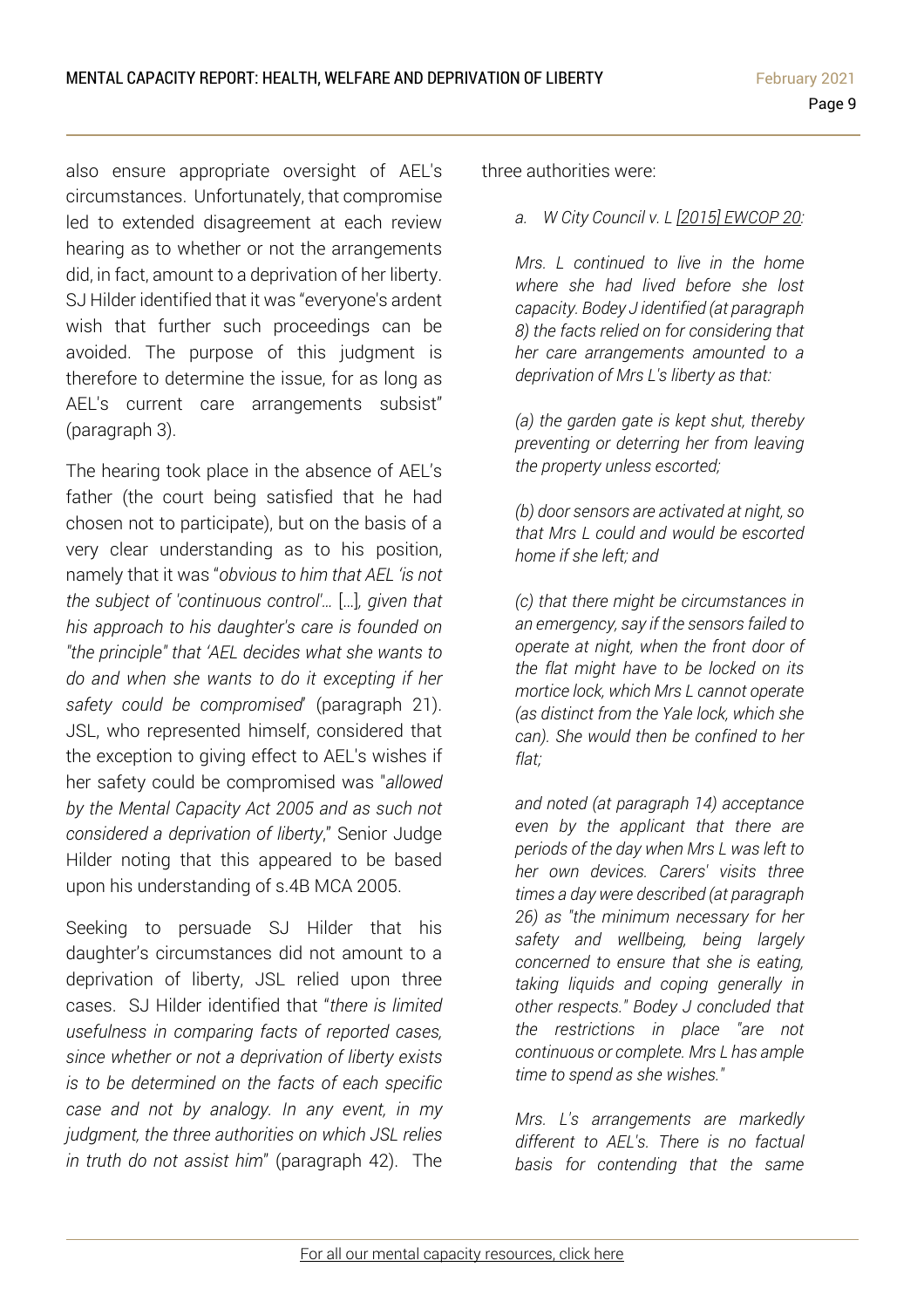*conclusions should also be drawn in respect of AEL.*

*b. Bournemouth BC v PS & DS [\[2015\]](https://www.bailii.org/ew/cases/EWCOP/2015/39.html)  [EWCOP 39:](https://www.bailii.org/ew/cases/EWCOP/2015/39.html)*

*Mostyn J identified (at paragraph 14) that the subject of the proceedings, Ben, had some privacy, including periods of free unsupervised access to all parts of the bungalow where he lived and the garden; and (at paragraph 33) that "he is free to leave. Were he to do so his carers would seek to persuade him to return but such persuasion would not cross the line into coercion."*

*At paragraph 16 there is reference to a social worker acknowledging that "[i]f Ben was unescorted in the community it is highly likely he would walk out into the road…" and so he is escorted and "staff would intervene should he put himself at risk of significant harm." In the following paragraph Mostyn J noted that the social worker "accepted under crossexamination that such an act of humanity could not amount to a deprivation of liberty, and I emphatically agree." It may be that JSL is particularly focussed on this vignette.*

*However, care arrangements must be considered as a whole package. The "act of humanity" vignette in the context of the wider arrangements for Ben is clearly different to "the principle" which JSL says underlies AEL's care. The supervision and control of the activities which AEL is permitted to choose is more generalised than a response to immediate danger, as is seen clearly in JSL's account of the difficulties which the covid pandemic have brought for AEL. Again, there is no factual basis for contending that the Bournemouth BC v PS &*

*DS conclusions should also be drawn in respect of AEL.*

#### *c. Rochdale MBC v. KW [\[2014\] EWCOP](https://www.bailii.org/ew/cases/EWCOP/2014/45.html)  [45:](https://www.bailii.org/ew/cases/EWCOP/2014/45.html)*

*The third case relied upon by JSL was a first instance decision of Mostyn J which was overturned by the Court of Appeal. The appeal was allowed by consent, with a statement of reasons attached to the approved order recording that*

*'The reason for inviting the Court of Appeal to allow the appeal by consent is that the learned judge erred in law in holding that there was not a deprivation of liberty. He was bound by the decision of the Supreme Court in P (by his litigation friend the Official Solicitor) v Cheshire West and Chester Council and others [\[2014\] UKSC 19,](https://www.bailii.org/uk/cases/UKSC/2014/19.html) [2014] AC 986 ('Cheshire West') to the effect that a person is deprived of their liberty in circumstances in which they are placed by the State in a limited place from which they are not free to leave. It is accepted by both parties on facts which are agreed that this was the position in the case of KW.'*

*In a subsequent judgment reported at [\[2015\] EWCA Civ 1054,](https://www.bailii.org/ew/cases/EWCA/Civ/2015/1054.html) following Mostyn J's second consideration of the matter, the Court of Appeal confirmed (at paragraph 31) that the Supreme Court had settled the question of what amounts to deprivation of liberty and accordingly Mostyn J's analysis "was, and could be, of no legal effect. It was irrelevant."*

SJ Hilder found that it was clear that:

*46. The law is now settled, and the facts of AEL's care arrangements are not in*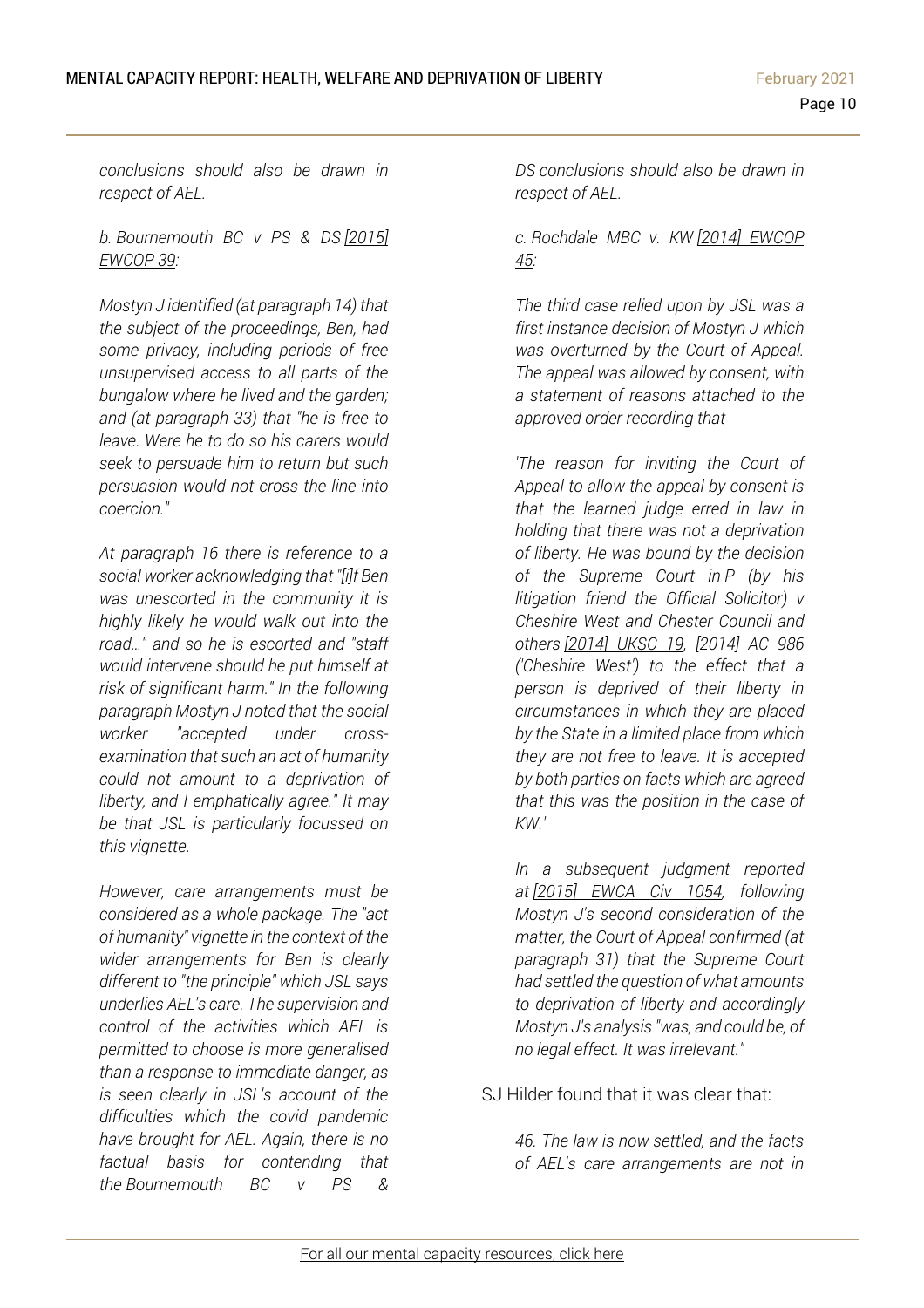*dispute. Viewed objectively, the key aspects of AEL's experience are that:*

*a. she requires, and is given, 24-hour care and supervision - she is never "left to her own devices" but is accompanied by carers at all times; and*

*b. although she is regularly given the opportunity to make choices, and carers generally strive to facilitate realisation of her choices, there is an acknowledged limit to AEL's ability to do what she wants – ultimately, all the activities she undertakes are risk assessed by AEL's parents and/or carers* […] *and "the principle" of such assessment is that they may decide not to allow her to do anything which they consider could compromise her safety.*

This meant, SJ Hilder, found that:

*47. In my judgment, these two aspects of AEL's living arrangements clearly amount to "continuous supervision and control." Even if carers are available and willing to take AEL to McDonald's at whatever hour she wishes, she is not "free to leave" their care. The reality of her disabilities is that AEL's safety is permanently at risk unless she has support. Therefore, she has 24 hour support and she is thereby under continuous control in the sense that her freedom may be interfered with at any moment. The intention may be benevolent; the arrangements may indeed ensure that she has a much happier, healthier and longer life than she would otherwise have; but "a gilded cage is still a cage." The 'acid test' of deprivation of liberty is made out.*"

SJ Hilder found that JSL was wrong in his understanding of the impact of s.4B MCA 2005. At paragraph 34, she had made clear that

*It is important to understand that that sections 4A and B do not provide a general, unrestricted authority to deprive a person of their liberty if that is considered necessary to maintain their safety. The three "conditions" must be fulfilled before it applies. So, section 4A sets out the statutory basis of authorisation to deprive someone of their liberty; and section 4B permits deprivation of liberty wholly or partly consisting of limited acts for limited purposes whilst a decision is sought from the court.* (emphasis in the original)

This meant, she reiterated at paragraph 48, that s.4B could not be interpreted as a stand-alone provision as "unrestricted authority to deprive a person of freedom of action whenever a third party considers her safety is at risk."

SJ Hilder looked at AEL's circumstances in the round, with regard to the "underlying principle" of *Cheshire West -* what it means to be deprived of liberty must be the same for everyone. She noted that, "[a]*lthough I have not asked him, rhetorically I invite JSL to consider how he would categorise AEL's living arrangements and "the principle" if they were applied to him. I strongly suspect that he, and ordinary members of the public, would consider such arrangements to deprive them of their liberty*) (paragraph 49). Finally, and as Sir Mark Hedley had done in *[A](https://www.39essex.com/cop_cases/a-local-authority-v-ab/) Local [Authority](https://www.39essex.com/cop_cases/a-local-authority-v-ab/) v AB*, SJ Hilder had:

*50.* […] *regard to the "policy" of Cheshire West. However benevolent AEL's carers, however much all relevant parties consider that the current arrangements for her care are in her best interests,*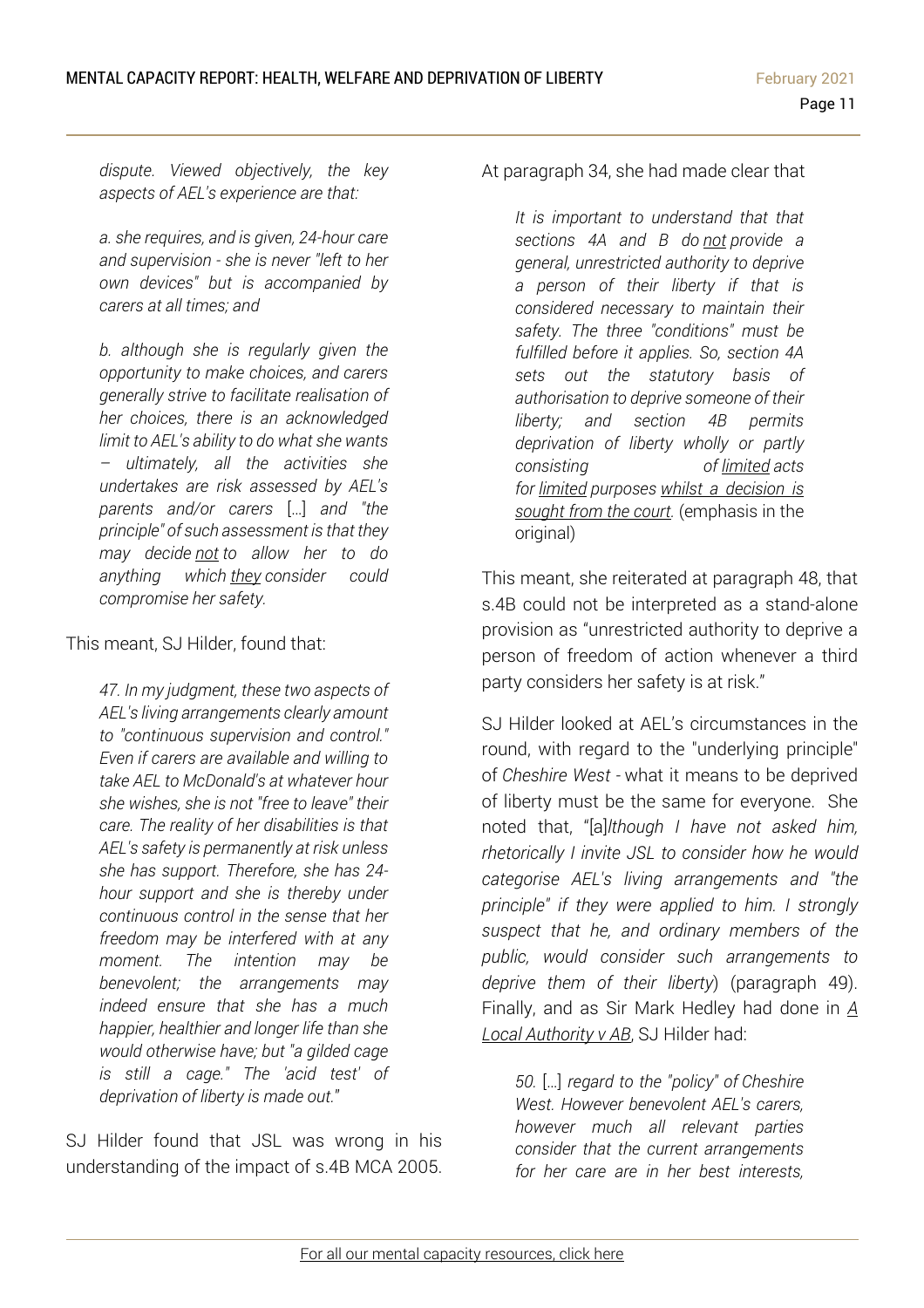*AEL's disabilities make her vulnerable. If there is any room for doubt as to whether or not AEL's living arrangements are a deprivation of her liberty (which in my judgment there is not), as Baroness Hale identified, we should err on the side of caution. AEL should have the benefit of a periodic, independent check that arrangements continue to be in her best interests. Such requirement is not to stigmatise her or her loving family, but quite the opposite – to ensure recognition of her equal dignity and status as a human being.* (emphasis added)

#### Comment

On a procedural point, it is perhaps of some note that it is arguable that the court should not have made an order on the "in so far" basis in 2017 – the Court of Appeal in *Re [KW](https://www.39essex.com/cop_cases/kw-ors-v-rochdale-mbc/)* had had doubts about the wording in the then-template order ("*to the extent that the restrictions in place pursuant to the Care Plan amount to a deprivation o*f [X's] liberty, such deprivation is hereby authorised"), because it left ambiguous what the court was holding. It said that it would be "*undoubtedly preferable*" to use the wording that "*P is deprived of liberty as a result of arrangements in the Care Plan and these are lawful*" (paragraph 18). It is clear, however, that the court was seeking to avoid unnecessary disagreements by the compromise wording used, even if, sadly, as so often is the case, it is clear in retrospect that grasping the nettle at the outset would have caused less pain all round.

More substantively this case, as with *AB*, is a clear indication that the courts (at least in those decisions which are reported) are loyally following the Supreme Court's policy in *Cheshire West*. This decision is of particular interest because SJ Hilder took on and carefully distinguished three cases sometimes relied upon to narrow the scope of that decision, and made clear that, in truth, they do not provide a sound basis to do so.

One real irony of this judgment, given the intense focus upon AEL's circumstances, is that the approach apparently mandated by the Supreme Court means that there is no attention paid to AEL's wishes and feelings in determining whether or not she is deprived of her liberty. Those wishes and feelings were not ignored by the court, given that there was clear agreement that the arrangements for her were in her best interests. We might wonder, though, whether recognition of AEL's dignity and status as a human being might not lead us to allow those wishes and feelings to decide whether her will is being overborne (which is, at the end of the day, the conception of deprivation of liberty which the European Court of Human Rights [appears](https://www.39essex.com/wp-content/uploads/2017/12/Valid-Consent-Discussion-Paper-December-2017.docx.pdf) to [have\)](https://www.39essex.com/wp-content/uploads/2017/12/Valid-Consent-Discussion-Paper-December-2017.docx.pdf).

Finally, the discussion of s.4B serves as a useful reminder of a health warning that has to be given about legislation.gov.uk. This otherwise wonderful website has the text of the MCA [2005](https://www.legislation.gov.uk/ukpga/2005/9/contents) including those amendments introduced by the Mental Capacity (Amendment) Act 2019. What  $is -$  annoyingly  $-$  unclear from the version of the MCA on the legislation.gov.uk website is that these amendments are not yet in force. When those amendments come into force in 2022, s.4B will provide a standalone power to deprive someone of their liberty in an emergency (to provide life-saving treatment or prevent a serious deterioration in their condition). At present, though, s.4B is only relevant (in this context) where an application has been made to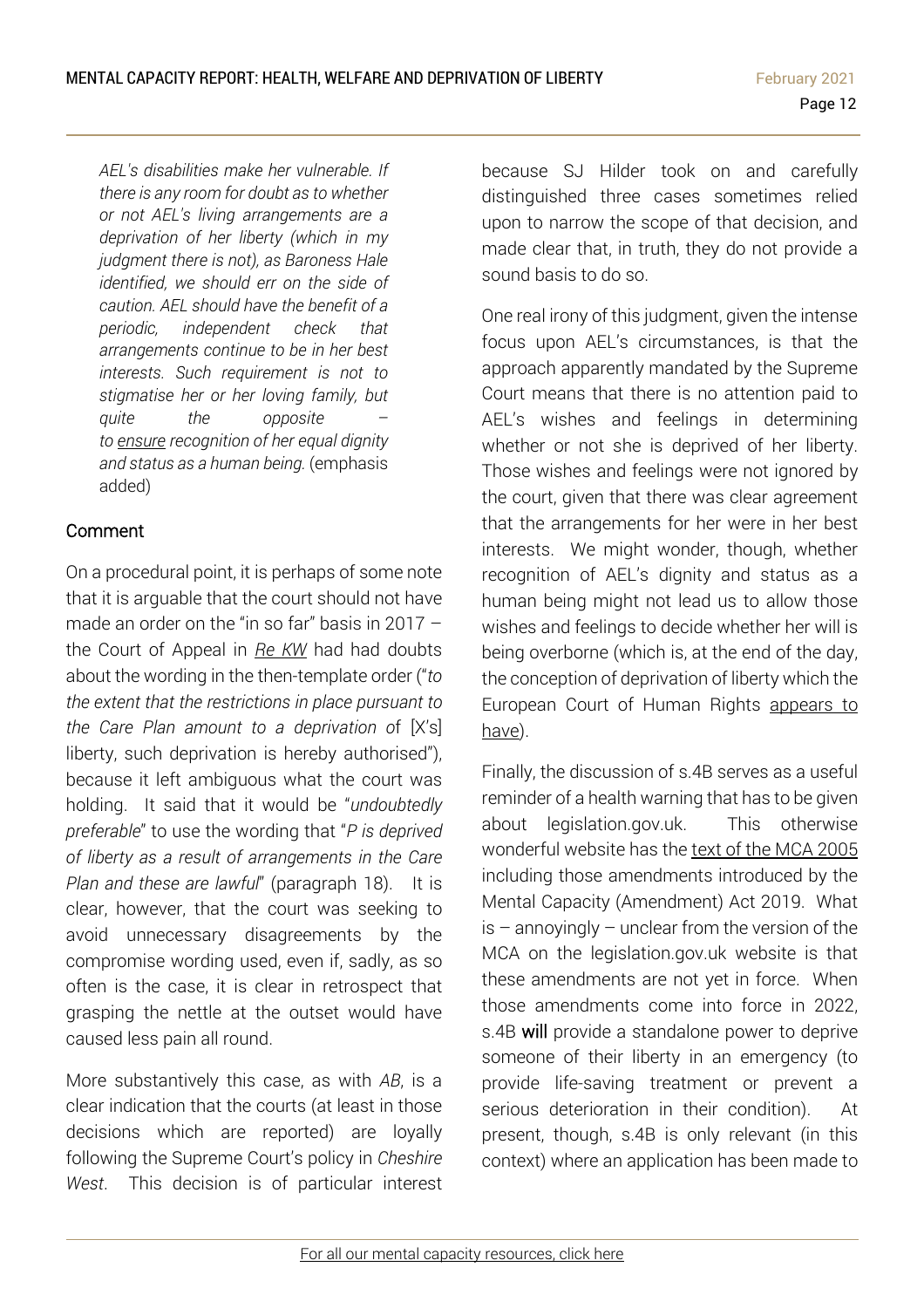the Court of Protection.

# <span id="page-12-0"></span>Deprivation of liberty – paying the price

*LB Haringey v Emile* [2020] [MHLO](https://www.mentalhealthlaw.co.uk/London_Borough_of_Haringey_v_Emile_(2020)_MHLO_70_(CC)) (CC) (County Court, HHJ Saggerson)

#### Summary<sup>1</sup>

This is a rare example of a contested determination of damages for deprivation of liberty in the context of DoLS. It arose out of a claim by the local authority for unpaid care home fees in respect of Ms Emile, who was placed in a care home by it in 2008 in the context of concerns about her welfare. The local authority took no steps to authorise the deprivation of liberty at that time or at the point when her placement was made permanent in 2010. She remained there until 2016 when she was moved to a nursing home, her condition having deteriorated; a DoLS authorisation was obtained at that point. Care home fees remained outstanding between 2013 and 2017. Ms Emile counterclaimed (by her litigation friend) for wrongful detention on the basis that, as she had lacked capacity to make decisions as to her residence, and the local authority required authority to take the steps which had done; as it had not sought that authority, it had no authority to detain her. Importantly, the local authority's argument in response was that, even if she had lacked capacity and been wrongfully detained, the failure to undertake the correct processes to authorise her detention was only a technical breach of the appropriate safeguards and protocols and proper authorisation would have inevitably followed had the local authority appreciated her lack of relevant capacity in

2008. The local authority contended, therefore, that this was a case for only nominal damages.

At first instance, the District Judge held that this was not a case for nominal damages. Whilst he allowed the local authority's claim for unpaid care home fees, he awarded Ms Emile the sum of £130,000 on the counterclaim for damages for unlawful detention for the entire period claimed plus a 10% uplift based on *Simmons v Castle*, amounting to £143,000.00. The local authority appealed on the basis that (1) the District Judge was wrong to find that this was a case for nominal damages and (2) the award of damages was excessive (other grounds of appeal related to interest and costs, which are less relevant here).

On appeal HHJ Saggerson identified that it was clear that the District Judge had found that there were options short of (or other than) residential care, so the District Judge found, on the basis of the family's evidence that he accepted, that were not fully considered by the local authority. He decided that this all derived from the fact that the local authority thought that Ms Emile had capacity to make her own residential decisions rather than a conscientious consideration of less intrusive options including family options. HHJ Saggerson found that the District Judge was entitled to bear in mind that the personal reflections of Ms Emile tended to depend on who she was talking to as he was entitled to have in mind her historical preference not to be consigned to a care home.

This was the foundation of the District Judge's conclusion that this was not a case for nominal

<sup>&</sup>lt;sup>1</sup> Note, this case does not appear on Bailii. It comes via the Mental Health Law Online website, and we

understand, in turn that it was provided by Leonie Hirst, Counsel for Ms Emile.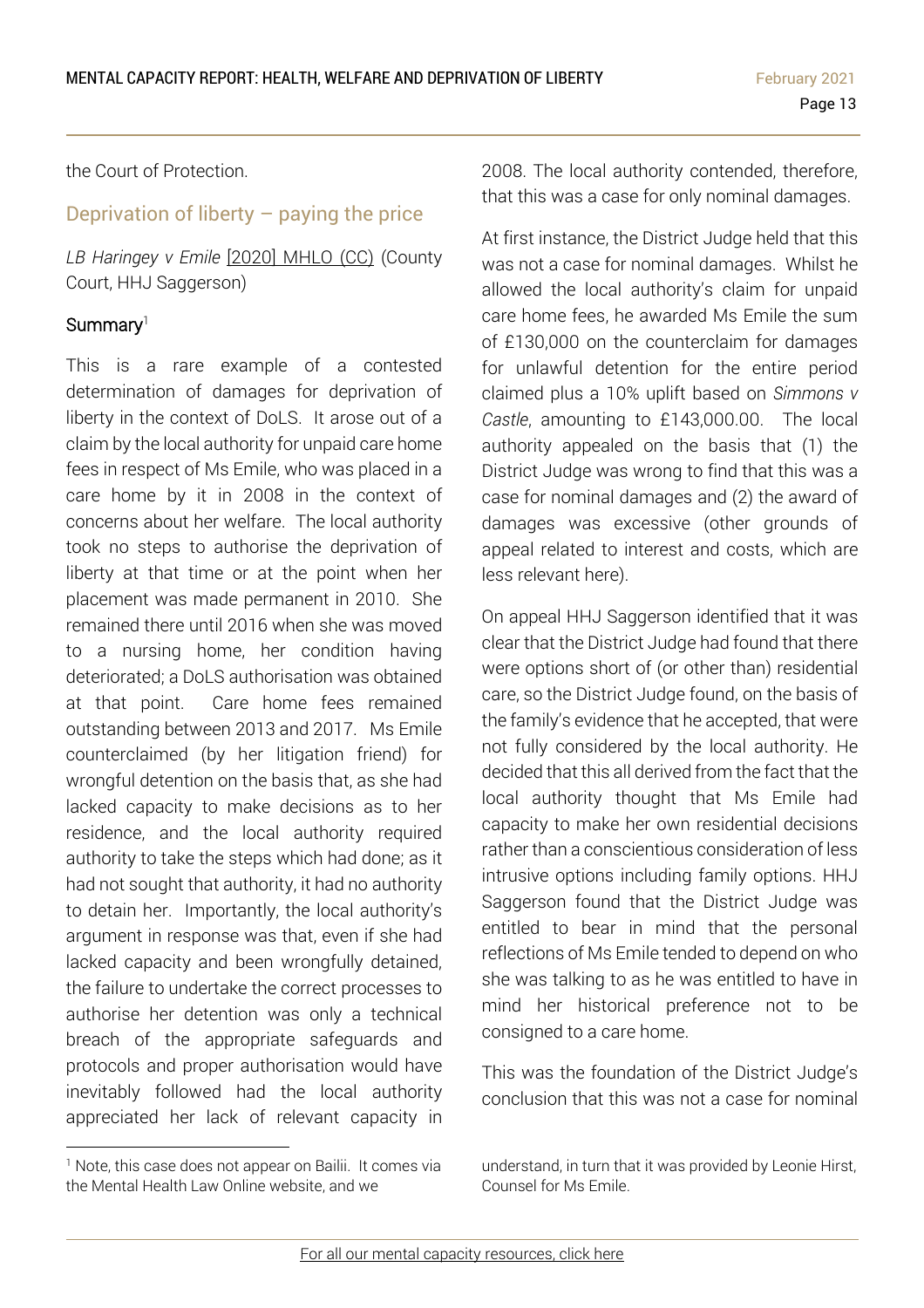damages:

*20.* […]*. He was plainly satisfied on the facts that care home 9 residence was not inevitable despite the Defendant's difficult and deteriorating condition and the complications presented by a struggling husband up to 2013. He was entitled so to conclude particularly as the burden of demonstrating that care home residence was inevitable (from whatever date) was on the local authority. The reality was that the Defendant's position was not reviewed at all between 2010 and 2016. The District Judge obviously considered this to be a further significant failure on the part of the local authority. So it was.* 

*21. The District Judge was entitled to conclude that the local authority's failure to comply with the Mental Capacity Act 2005 particularly with regard to the best interests provisions of Schedule A1 were substantial and causative of harm. He was entitled to conclude as he plainly did that the local authority had not proved that it was inevitable that the Defendant's care would have been the same had the statutory framework been properly deployed in 2008 or at any other time before August 2016 and that it was speculative to proceed on the basis of what the Court of Protection might or might not have done had a challenge been initiated. He was entitled to proceed on the basis that the local authority's failures were more than merely technical ones.*

Turning to the quantum of damages, HHJ Saggerson identified that the question of whether the award "so far off the wall or was based on inappropriate considerations such as to warrant reassessment" (paragraph 23). The

Circuit Judge noted (at paragraph 24) that:

*The District Judge did not apply a tariff. He did not award monthly damages and in doing so fail to taper the award. All he did was to try and maintain his bearings by a broad comparison with cases such as Neary with appropriate adjustments. He awarded a single lump sum covering a very long period of time, implicitly recognising that over such a long period of time there would be ebbs and flows with regard to the harmful impact on* [Ms Emile] *within that period.*

#### HHJ Saggerson held that it was:

24 *[…] impossible to criticise the District Judge for concluding that such a long period of time is likely to yield a significant sum of money in compensation once he had decided that it was not a nominal damages case. I do not consider that the "lump sum" approach is open to challenge in principle. I doubt that the District Judge considered that in adopting this approach there was any risk that others might crudely divide his total by 94 equal months in a forlorn attempt to find some sort precedent or benchmark.*

In an important passage, HHJ Saggerson observed at paragraph 25:

*In assessing the damages the District Judge was entitled to bear in mind that for nearly 8 years the local authority had been unwittingly officious and had overridden properly formulated considerations of the Defendant's best interests and the potential this yielded for trespassing on her freedom of movement more than was essential in the light of family or other supported residential*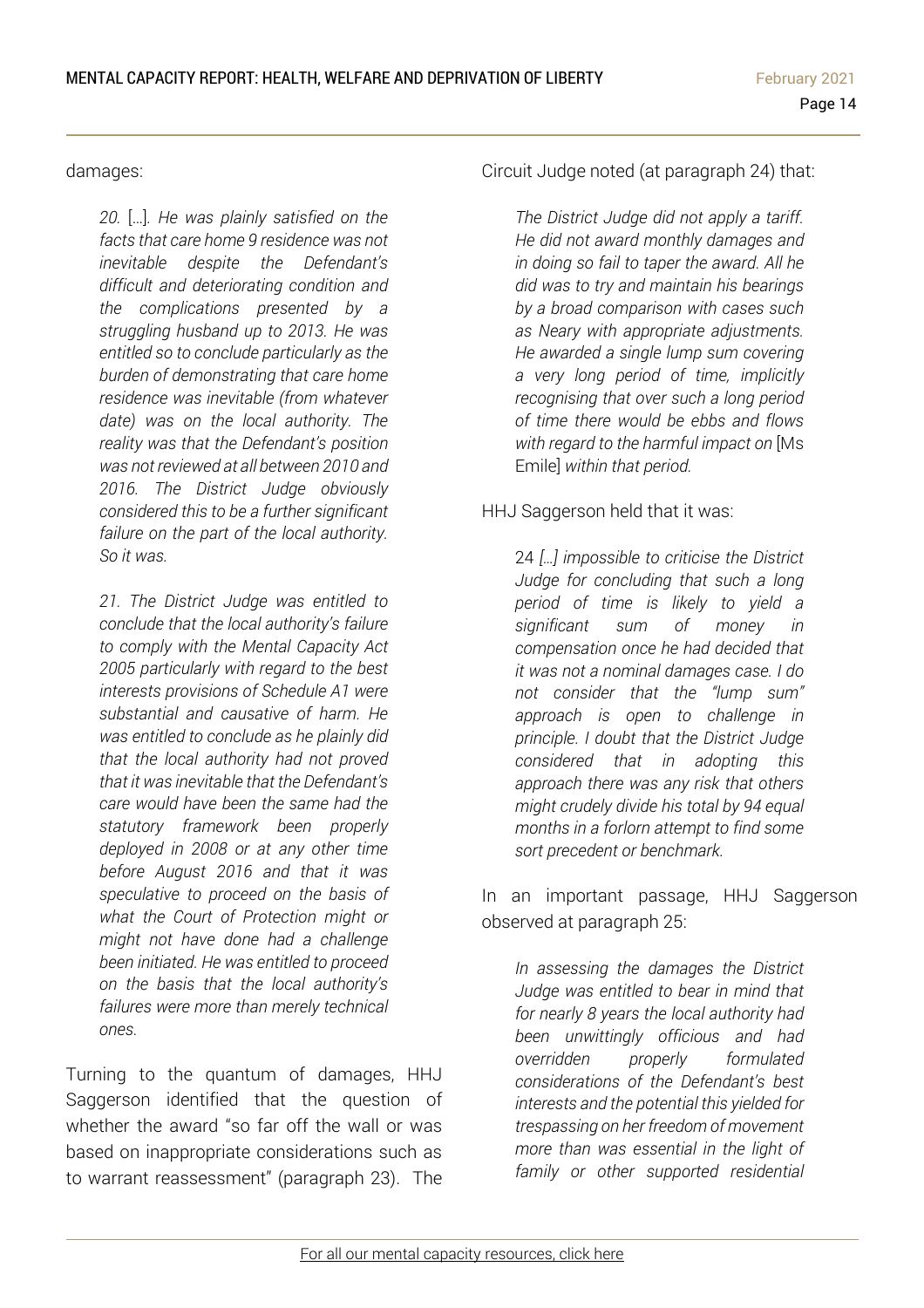*options that could have been considered short of consigning her to a care home. He was entitled to bear in mind that historically the Defendant had expressed a firm preference not to live in a residential home and that for 6 years the local authority had not properly reviewed the Defendant's status; neither had the position been properly reviewed after the death of her husband in 2013. Any award would also have to take into account, as did the District Judge, the fact that in her declining years the Defendant was unlawfully subject to routine direction by residential staff, had her daily life and visits subjected to a formal regime and contact with family subjected to official approval (however benign), or at least there was a greater degree of control than the family's evidence would have warranted. These are all real consequences of a confinement albeit falling short of being locked down or physically restrained.*

At paragraph 28, HHJ Saggerson observed that, if "[i]*f the submission was that the damages awarded were very generous; on the high side or even at the very top end of the permissible range for this sort of 'benign' confinement I would be inclined to agree*." But that was not the test on appeal, and the award was not so disproportionate to the harm suffered by Ms Emile. as to warrant its being set aside: "[t]*he District Judge was not only entitled, but obliged, to take into account the fact that as a result of the local authority's failures the Defendant's freedom was unlawfully compromised for the greater part of the last decade of her life where less intrusive options of accommodation and care should have been considered. The good intentions and benign motives of the local authority are scant consolation to the person deprived of their liberty*."

HHJ Saggerson made the important observation that comparison with personal injury damages (which the local authority sought to draw to identify that the damages award had been excessive) were necessarily inexact:

*30.* […] *Comparisons with personal injury damages are only likely to be of some assistance in those cases where there has been short term incarceration where the shock element of the immediate loss of freedom is of particular importance and comparable to small personal injury claims for anxiety and distress. In addition the District Judge was entitled to bear in mind, as he obviously did, that limits on a citizen's freedom of movement in circumstances that are not lawful, warrant appropriately substantial damages.*

At paragraph 31, addressing an argument that many local authority readers may have in their minds, HHJ Saggerson identified that:

*the fact that the local authority perceives itself to be beleaguered by what it may see as the shifting sands of guidance and continuing changes in emphasis regarding their legal obligations under 13 DoLS standards with significant impact on its resources, these factors do not disclose any error of law or principle on the part of the District Judge and are not grounds for reducing any damages awarded.*

Interestingly, the case was framed on the basis of unlawful detention  $-$  i.e. the common law tort. It was common ground, HHJ Saggerson identified, that "*Article 5 adds nothing in relation to the quantum of damages in the event that substantial damages are awarded. The point, therefore, does not fall for consideration in the*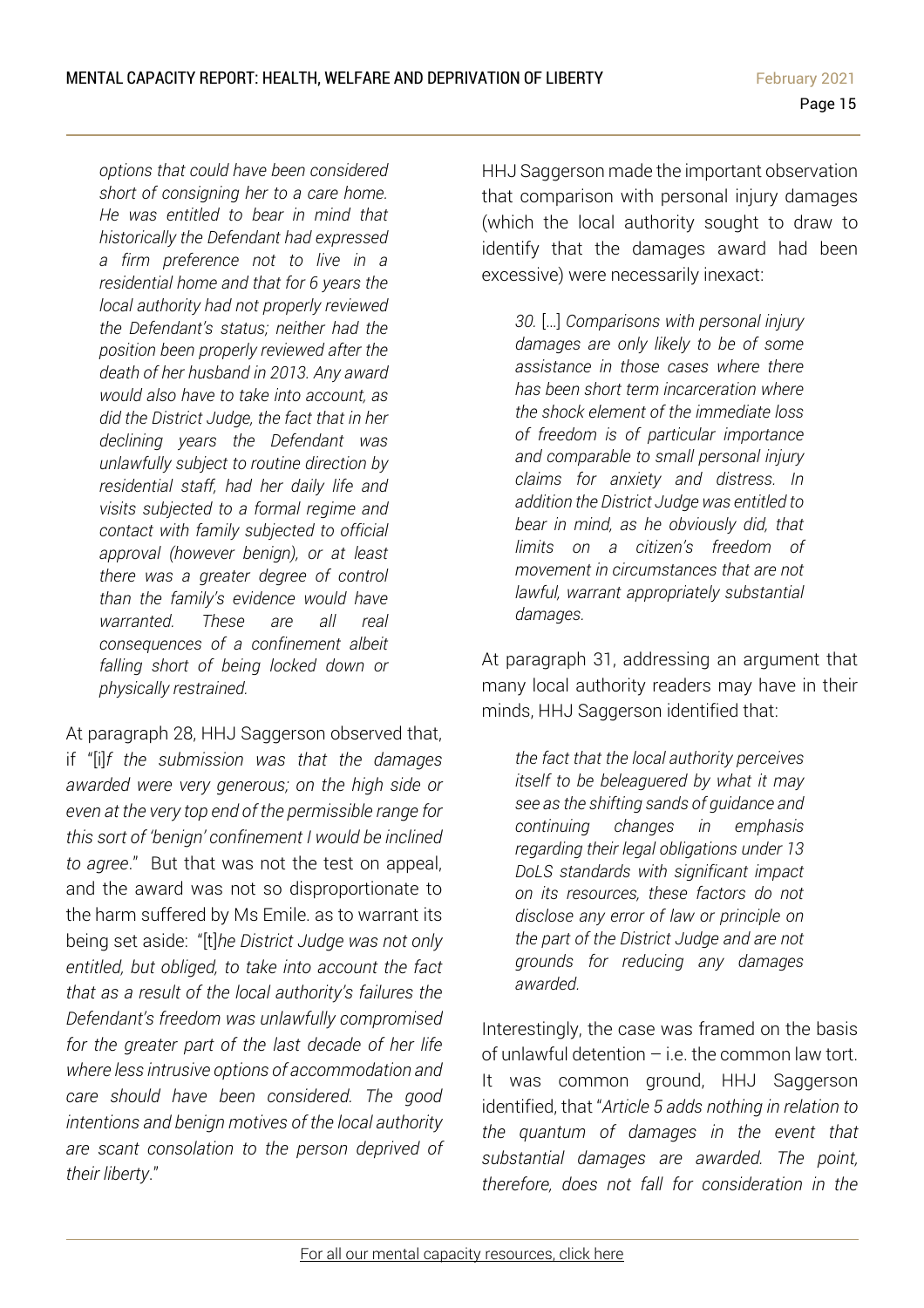*present appeal*" (paragraph 34).

#### Comment

This case, coincidentally, came onto our radar at the same time as the LGO's decision into complaint against Cheshire East Council (19 [010](https://www.lgo.org.uk/decisions/adult-care-services/assessment-and-care-plan/19-010-786) [786\)](https://www.lgo.org.uk/decisions/adult-care-services/assessment-and-care-plan/19-010-786) where the local authority supervisory body failed to provide a DoLS authorisation for the first 11 months the complainant's father was in a care home. The Ombudsman found that the Council was at fault for not processing the (timely) DoLS authorisation applied for by the care home for 11 months, but that this fault "*did not cause Mr Y injustice. During the period of delay Mr Y was cared for in an appropriate environment and several best interest decisions confirmed it was in his best interests to stay at the Care Home, despite no DoLS authorisation being in place. I do not consider the fault caused Mr Y to lose the opportunity to be cared for at home or in a different care home*" (paragraph 50). However, the Ombudsman identified that:

*56. As it seemed that the DoLS application for Mr Y may have been delayed significantly, I considered this might be a wider issue and that the Council's handling of DoLS applications may have caused injustice to other members of the public. I used our powers under Section 26D of the Local Government Act 1974 to look wider than just Mr X's complaint.*

Having obtained evidence from the Council about its triage policy for DoLS, the Ombudsman found that:

*58. The Mental Capacity (Amendment) Act 2019 provides for the repeal of the DoLS and their replacement with a new system called the Liberty Protection*  *Safeguards (LPS). The Act will not be implemented fully until 2022. Meanwhile, the current DoLS are the main legal protection available to vulnerable people deprived of their liberty in care home settings.*

*59. Having such a backlog of DoLS applications awaiting assessment means the Council is at fault. For each case in the backlog, the Council is failing to comply with the Mental Capacity Act 2005 and DoLS Code of Practice. Without an authorisation in place, the people that are the subject of these applications are being unlawfully deprived of their liberty.*

*60. Applying the process properly may not have changed the outcome for many of the people affected, other than confirming that it is in their best interests to be deprived of liberty. However, it is possible some of the people stuck in the backlog should never have been deprived of their liberty or there may have been less restrictive options available to meet their needs.*

The judgment in the *Emile* case is an important reminder that detention without authority carries both an emotional cost for the person and can carry a real financial cost for the body which is responsible for the arrangements. That body will not be the local authority supervisory body in a DoLS case, unless the local authority is also the body which has taken the steps in question to confine the person. Conversely, it could equally be a CCG arranging care which gives rise to a confinement of a person receiving CHC-funded care in a care or nursing home, or in their own home. In any such case, and in line with *[Lumba](https://www.bailii.org/uk/cases/UKSC/2011/12.html)* (in the Supreme Court) and *[Bostridge](https://www.39essex.com/cop_cases/bostridge-v-oxleas-nhs-foundation-trust/)* (in the Court of Appeal), and as the, the burden of proof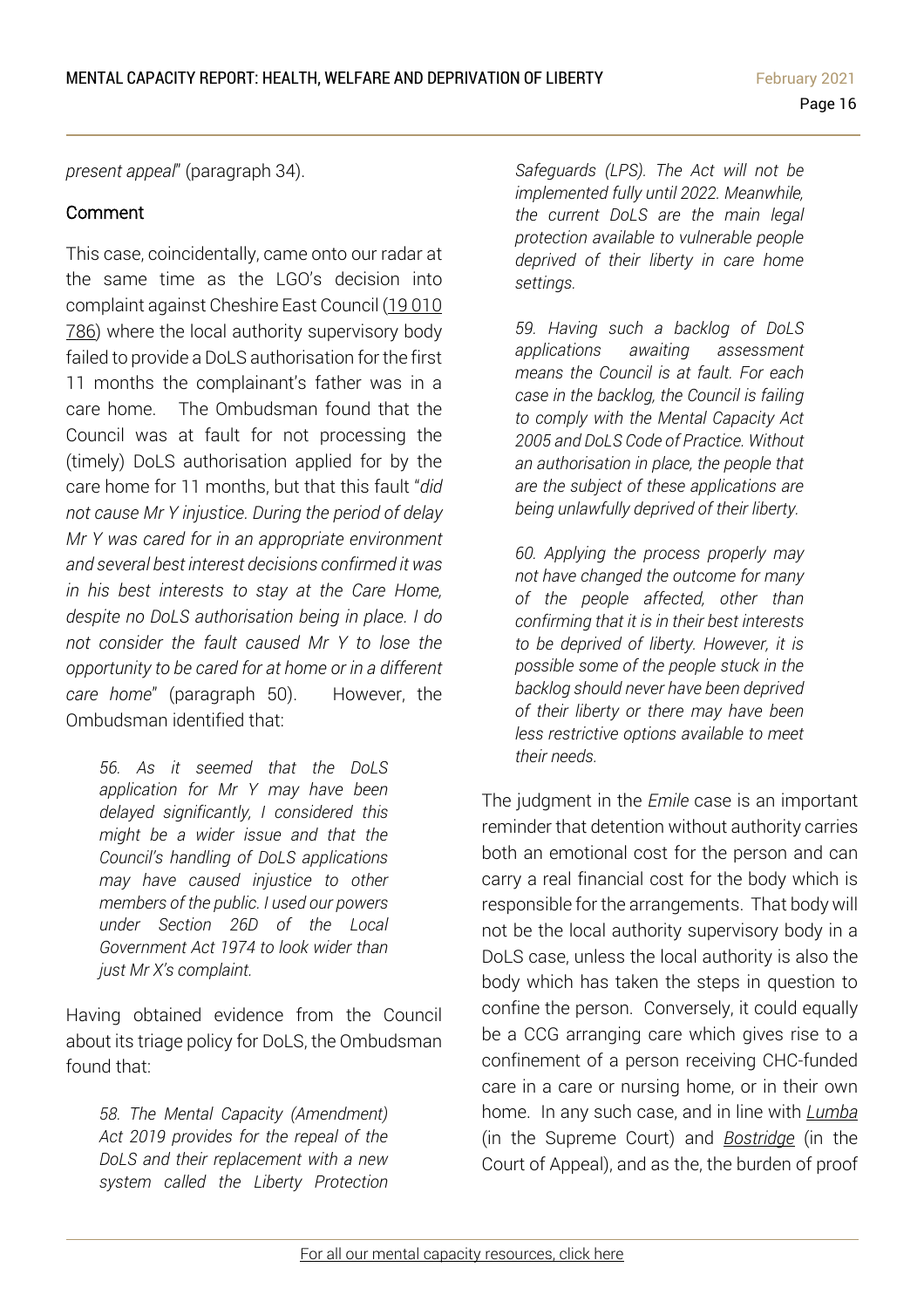will not lie with the person who has been detained to show that the actions/omissions of the public authority led to loss. Rather, the burden then lies with the public authority to establish that they made no difference. Otherwise, "*the result would be to transform the tort of false imprisonment from being one actionable without proof of damage into one in which the claimant, in a large number of cases, would have to prove loss*. [such an approach is] *incompatible with the approach of the Supreme Court in Lumba. If the* [public body] *wishes to say that a claimant would have been detained anyway, [they] must establish that proposition*" *R(EO & Ors) v SSHD [2013] [EWHC](http://www.bailii.org/ew/cases/EWHC/Admin/2013/1236.html) 1236 [\(Admin\)](http://www.bailii.org/ew/cases/EWHC/Admin/2013/1236.html)* per Burnett J at paragraph 74.

It should, finally, be noted that it is not in all cases that there will be a complete identity between a wrongful detention claim and a claim for breach of Article 5 ECHR. The two concepts are [not](https://www.39essex.com/cop_cases/r-on-the-application-of-jollah-v-secretary-of-state-for-the-home-department/) [identical,](https://www.39essex.com/cop_cases/r-on-the-application-of-jollah-v-secretary-of-state-for-the-home-department/) and there may be situations  $-$  in particular, those where (unlike here) the person is unaware that they are confined, and do not seek to express any desire to leave – where it may not be entirely easy to establish that they are falsely imprisoned at common law, even if for purposes of Article 5 ECHR they are clearly deprived of their liberty. It is entirely possible, therefore, that a self-funder in a private care home/hospital may well have no recourse against the care home/hospital which does not seek a DOLS. If they do not meet the rather tighter test for false imprisonment, they could not bring a claim for deprivation of liberty under the HRA 1998 against the care home/private hospital. As the Law Commission identified in its Mental Capacity and Deprivation of Liberty report, it is not obvious why this gap in protection is justified  $-$  its attempts to solve the gap by

statutory means were not taken forward in the Mental Capacity (Amendment) Act 2019, so it will remain for the courts to craft a solution by (we suggest) bringing the common law concept of 'imprisonment' into alignment with the Article 5 concept of 'confinement'.

## <span id="page-16-0"></span>Capacity, sex and marriage

*AMDC v AG and CI (No 2)* [2021] [EWCOP](http://www2.bailii.org/ew/cases/EWCOP/2021/5.html) 5 (Poole J)

*Mental capacity – contact – marriage – sexual relations*

#### **Summary**

These proceedings involve the development of a relationship between two care home residents. In light of the interim judgment, which we covered at [2020] [EWCOP](https://www.39essex.com/cop_cases/amdc-v-ag-anor/) 58, the matter was adjourned for further capacity evidence. There being no dispute over the new expert's conclusions, the judge held that AG lacked capacity to make decisions about the conduct of litigation, residence, care, and property and affairs including termination of the tenancy for the following reasons:

*14 … AG does not have insight into her own limitations, or her need for care and assistance. Her very simplistic belief is that since she was previously able to care for herself, find accommodation, and manage her affairs, she can do so in the future. She does not understand that she has dementia or that her cognitive functioning is impaired. Therefore, she expresses herself with confidence, even though her beliefs are patently illfounded. She has no ability to process information relevant to more complex decision making such as would be involved in deciding where to live, the conduct of litigation, ways of providing*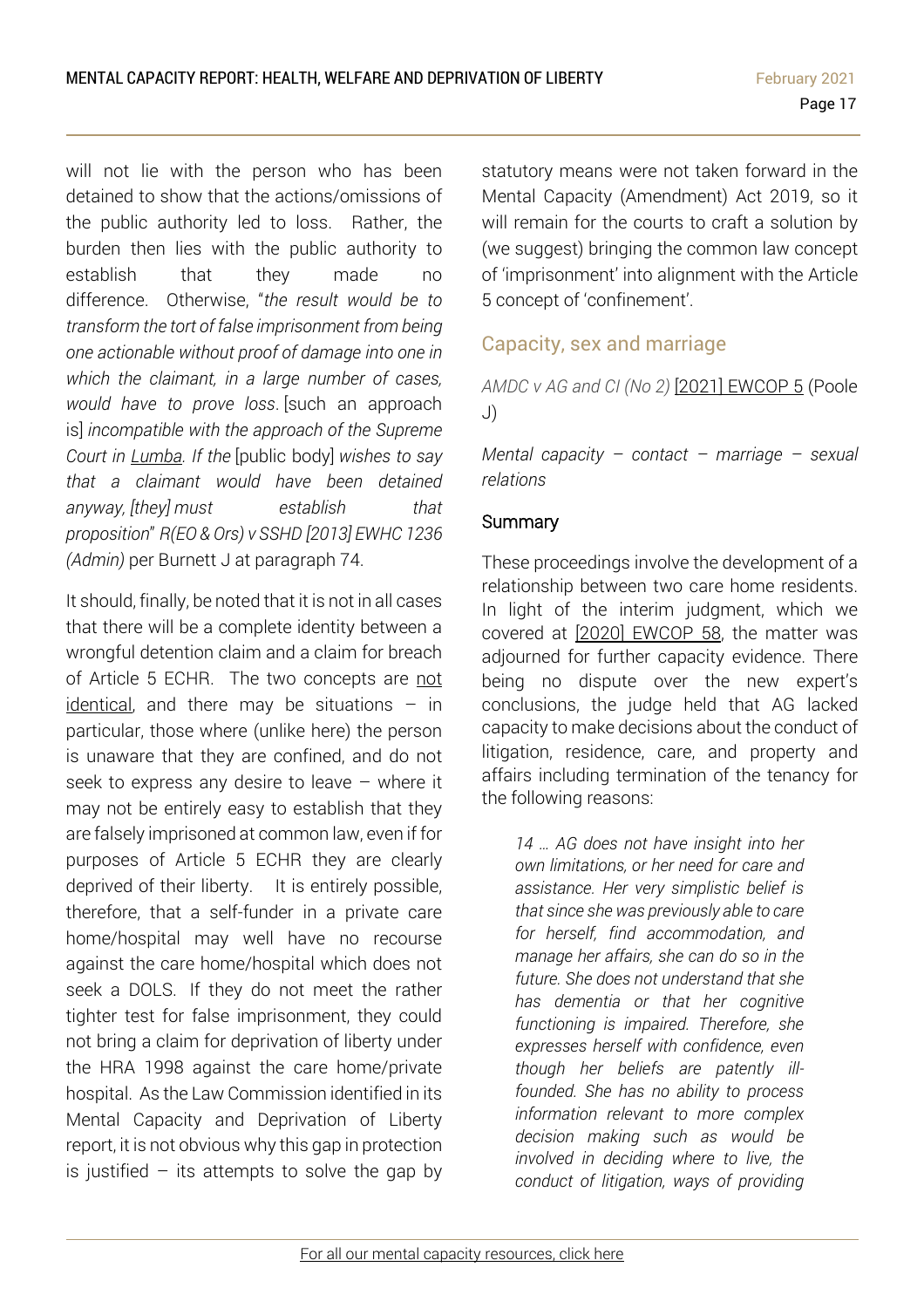*the care she needs, or the advantages and disadvantages of different ways of managing her property or affairs. Her ability to retain anything more than basic information is severely impaired, and she is unable to weigh and use information relevant to these decisions.*

Contrary to the previous expert, Dr Mynors-Wallis' view was that AG had capacity to make decisions to engage in sexual relations and to have contact with others. Perhaps illustrating the need to calibrate the sexual capacity test when assessing someone aged 69, Dr Mynors-Wallis said, "*I asked whether she thought she was at risk of becoming pregnant. She laughed and said "I'm too old. There's just as much a chance of him becoming pregnant as me" and laughed again.*" In relation to contact with others, the expert explored AG's understanding by reference to contact with people about whom she would have to make decisions, including her family, and her partner CI. She demonstrated understanding of the advantages and disadvantages of contact, and of what to do if she wanted to be alone. The judge agreed with the expert's conclusions and accordingly the care plan would need to be changed to reflect her decision-making ability in these two regards:

*24 … The previous position that AG did not have capacity to engage in sexual relations had significant consequences for AG, for CI, and for the management of the care home. Restrictions were put in place to prevent AG entering CI's room for example. Any form of physical intimacy between them could potentially have been viewed as an assault upon AG given the view and interim findings that there was reason to believe that AG lacked capacity to consent to sexual relations. Those restrictions will now be reconsidered and the safeguarding adults protection plan will be withdrawn.* 

*The care home will follow the CQC's guidance on "Relationships and Sexuality in Adult Social Care Services."…*

One tricky area concerned AG's capacity to marry. The expert was satisfied that AG demonstrated a basic understanding of the marriage contract but not the more complex information relevant to decisions about marriage and divorce, such as the financial implications. Having considered the previous case law, Poole J held:

*21. In the light of this guidance, it is important not to apply too stringent a test for capacity to make decisions about marriage or divorce. Nevertheless, s 3(4) of the MCA 2005 provides that information relevant to a decision includes the reasonably foreseeable consequences of deciding one way or another, or not making a decision. A person with capacity to enter into a marriage may choose to disregard those consequences, but they must be able to understand and weigh such relevant information. A person may lack capacity in relation to decisions about residence, care or their financial affairs, but have capacity to make decisions about marriage. However, in this case, when determining capacity to marry, some consideration is required of AG's capacity in relation to decisions about care, residence, and financial affairs. AG herself sees marriage as a way of changing her care and residence. Furthermore, although previous authorities may have focused on the necessity for P to understand information relevant to marriage, it is important also to consider P's ability to retain, use and weigh such information.*

*22. Dr Mynors-Wallis reports that AG said*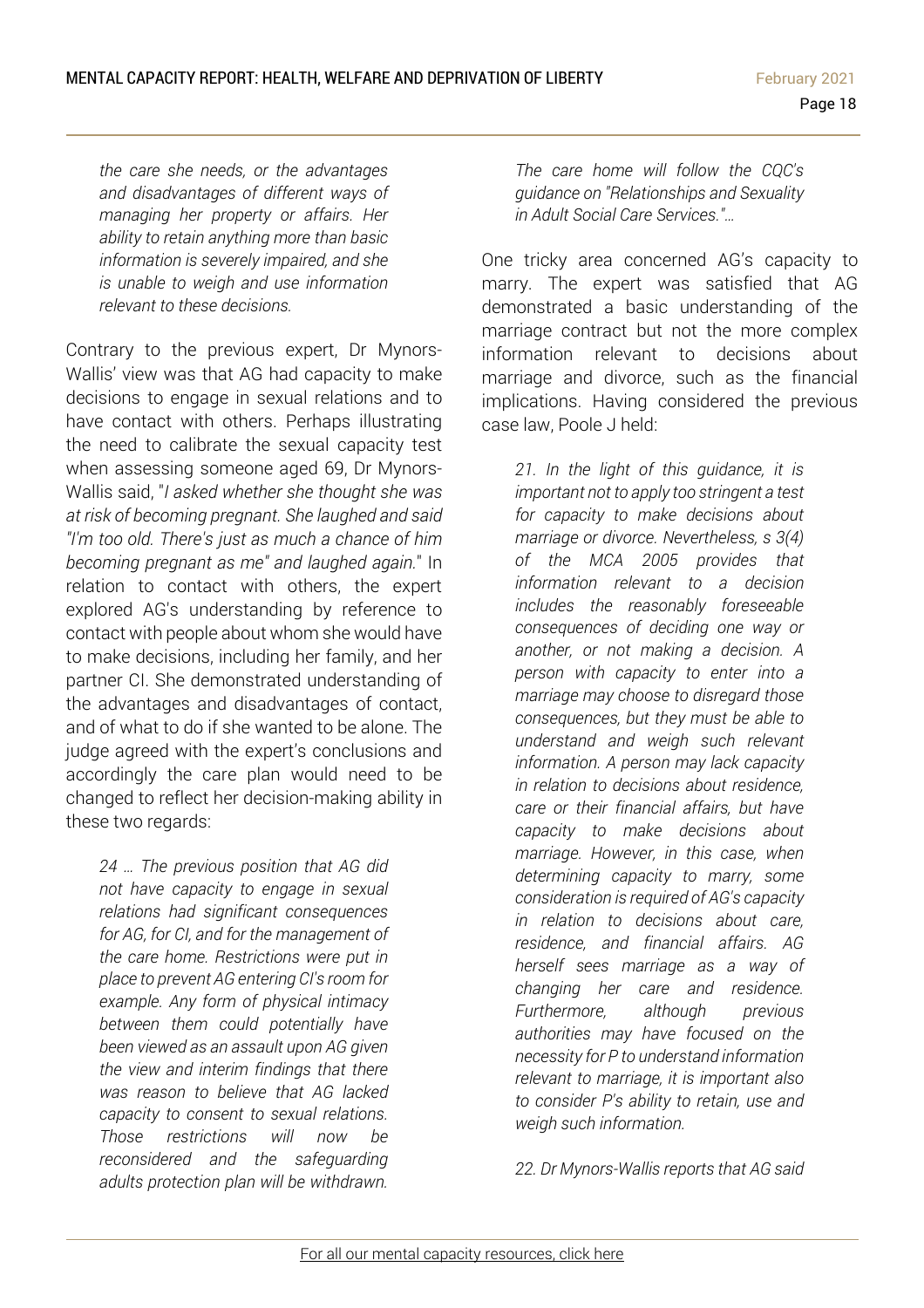*she wished to marry CI because they loved each other. She said that one difference between being married and not being married would be that on becoming married she would be able to go out to work to support CI. She said that once married they would share their money and would find a bungalow in which to live but she did not know anything about her own finances, or CI's finances, did not know in what town she currently lives, could not recall the fact that she is currently married, and had no idea what would happen to money and property after any divorce, and so did not appear to understand that divorce may bring about a financial claim. She told Dr Mynors-Wallis, as recorded at paragraph 12.5 of his report, that she would have no difficulty living independently with CI because she had always been able to look after herself. She believes that becoming married would enable her to work, to look after CI, and to be fully independent. In fact, she is clearly unfit to work, and she was admitted to the care home because she was utterly unable to look after herself in the community even with considerable assistance. AG has no insight into her cognitive limitations or her physical health needs, and no real understanding of the financial and other implications of her entering into marriage so that she and her spouse could live together as she envisages. AG's view of her status as a married person is not at all grounded in reality.*

*23. I remind myself that the test is status specific not person specific, and that the wisdom of any particular marriage decision is irrelevant. However, applying the capacity tests from the MCA 2005, I agree with Dr Mynors-Wallis and the parties that AG lacks capacity to make decisions about marriage, and about* 

*divorce. Due to her inability to understand, retain and weigh information, she has fantastical beliefs that the act of getting married will result in her living independently in the community, free her of the need for care, and enable her to work. This is what married life was like for her in the past, and her impairments due to her frontal lobe dementia result in an inability to understand that marriage in the future will not return her to that same level of functioning and independence. AG is unable to retain information about her present married status – she does not consistently recall whether she is married, divorced or widowed. She cannot weigh or use relevant information to allow her to consider the advantages and disadvantages of marriage so as to make a decision about marriage. Dr Mynors-Wallis reminded himself, as I do, that the test for capacity for marriage should not be over-complicated, but he considers that AG's dementia "means that she doesn't have capacity to fully weigh up the pros and cons of a marriage" and she is "unable to retain key necessary information to make a decision about marriage". I agree that AG does not have capacity to enter into marriage. I am also satisfied that she has no understanding of what divorce would entail financially or in relation to her status, not even in broad terms. In my judgment it is necessary to make a finding on AG's capacity to enter marriage because the finding that she has capacity to engage in sexual relations may well bring the contemplation of marriage, already remarked on by both respondents, into sharper focus.*

The local authority was directed to consider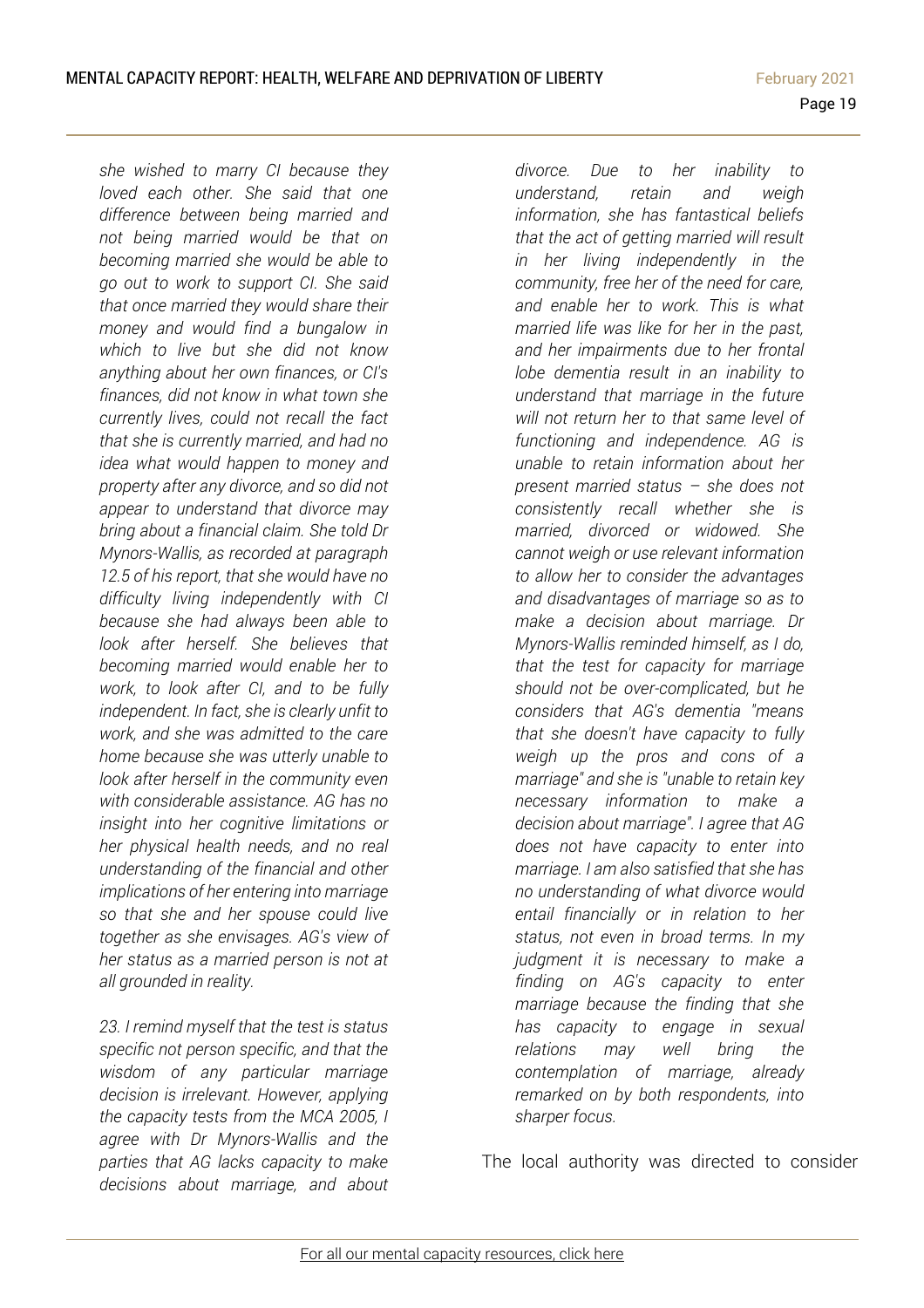what options were available to AG in terms of accommodation and care and support packages, including the possibility that she and CI could reside together under some arrangement whereby sufficient care can be provided. A best interests meeting is to be convened in February 2021 after which the matter will return to court when, if reported, we might find out how the story of this couple ends.

### Comment

This case illustrates the importance of getting the sexual and contact capacity assessments right, particularly when someone is already confined to an institutional setting where sometimes intimacy is one of the few things left. As these facts demonstrates, there is a fine line between consensual intimacy and a safeguarding alert and capacity defines where that line is drawn:

*25. It is regrettable that delay in resolving her case has prevented AG and CI from sharing intimacy when, as the court has now found, AG does have capacity to engage in sexual relations. However, the need for a new expert to look at this case afresh, has been proven.*

Capacity enthusiasts will also note the reference to AG's lack of "insight" into her limitations and needs. But this case illustrates those scenarios where a lack of insight overlaps with a lack of capacity, with full reasoning given as to why insight was found wanting and how it was affecting her capacity, as recommended for practitioners by the NICE [guidelines](https://www.nice.org.uk/guidance/ng108/resources/decisionmaking-and-mental-capacity-pdf-66141544670917) at para 1.4.24.

## <span id="page-19-0"></span>Interim treatment authority

*University Hospitals of Derby and Burton NHS Foundation Trust & Derbyshire Healthcare NHS* *Foundation Trust v MN* [2021] [EWCOP](http://www2.bailii.org/ew/cases/EWCOP/2021/4.html) 4 (Hayden J)

#### *Best interests – medical treatment*

#### **Summary**

This case concerned the medical treatment of MN, a 60 year old man with suspected bladder cancer. Having co-operated with an ultra-sound, he subsequently stopped co-operating with any further investigations or treatment. In particular he would not co-operate with the Trust's initial investigation and treatment plan to undertake a CT scan and if clinically appropriate perform a cystoscopy procedure with surgery performed via telescope (transurethral resection of bladder tumour (TURBIT). Without such treatment (and in the event that MN had bladder cancer) there was a risk that he would suffer a painful deterioration due to blood clots forming in his bladder and could be prevented from urinating. The surgery would excise or debulk the tumour enabling MN to urinate painlessly.

The treating Trust together with the Trust responsible for meeting MN's mental health needs in the community (MN having a diagnosis of paranoid schizophrenia), sought orders from the court authorising them to take steps to investigate the cause of MN's difficulties by way of a CT scan and if appropriate perform a TURBIT under general anaesthetic. These steps would likely require a degree of restraint which the applicant's considered would amount to a deprivation of MN's liberty.

Which (if any) of the longer term treatment options for bladder cancer would be appropriate for MN was unknown, and no orders were sought in respect of this at the interim hearing (the options being radiotherapy, surgery to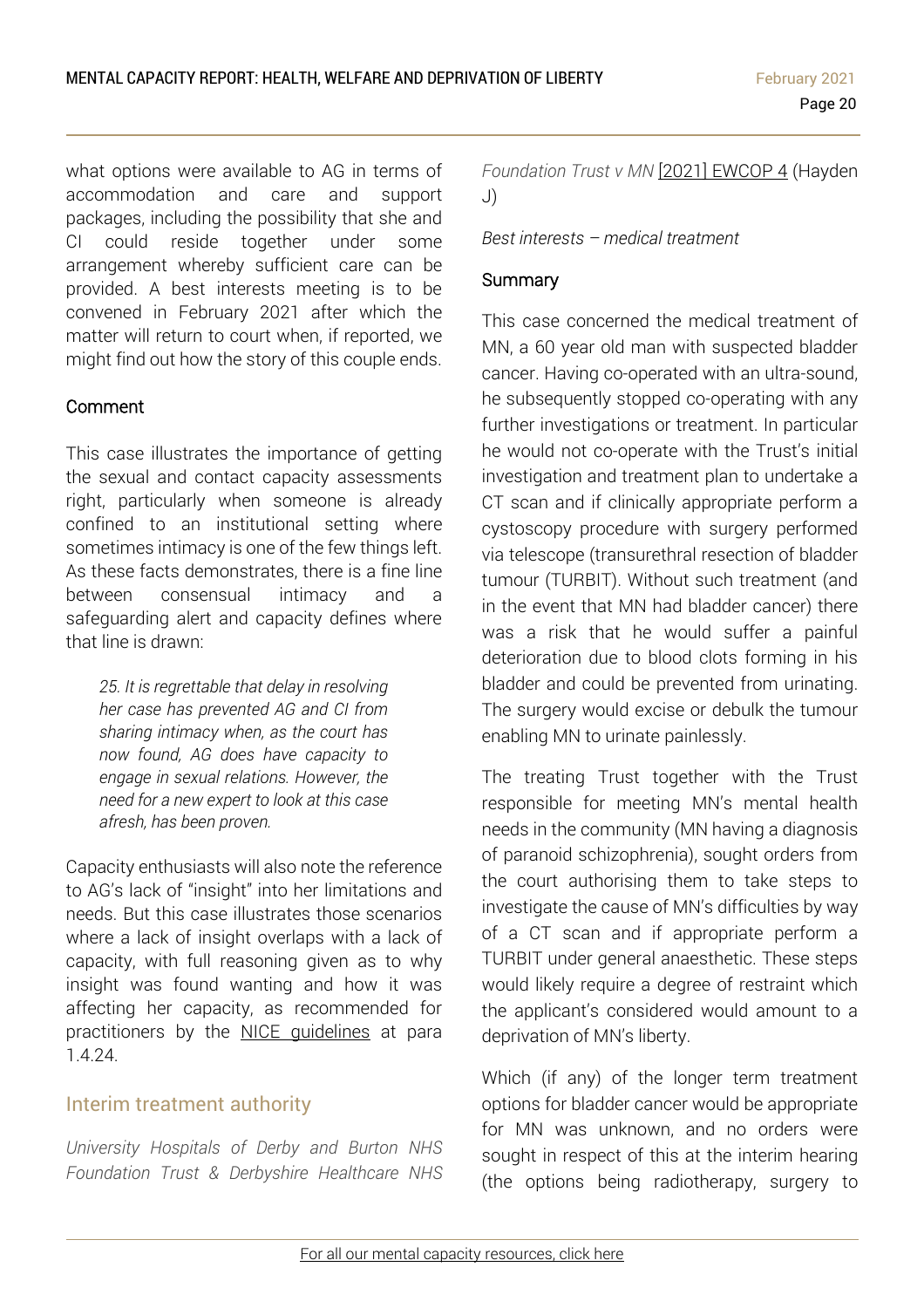remove the bladder, chemotherapy or palliative care). It was however made clear that radical treatment was unlikely to be offered to him if he was unwilling to comply with it.

Hayden J was satisfied that it was appropriate to make a s.48 declaration that there was reason to believe that MN lacked capacity to both conduct the proceedings, and to make decisions about the investigations and treatment of his identified kidney obstruction. The more difficult question for the court was whether it should authorise the 'emergency' treatment plan in advance of the final hearing (namely the CT scan and TURBIT). Hayden J emphasised that MN had not been informed of these proceedings and so had not had an opportunity to express his wishes and feelings in relation to receiving pain-relieving emergency treatment for blood clots, as distinct from the primary treatment for his suspected bladder cancer.

The applicants recognised that they could rely on:

- Section 6(7)(a) MCA 2005 (which allows a person to provide life sustaining treatment while a decision is sought from the court)
- Section 6(7)(b) (which allows a person to do '*any act'* which they reasonably believe to be necessary to prevent a serious deterioration in MN's condition while a decision is sought from the court)
- Section 4B MCA 2005 (which authorises steps to be taken which would deprive MN of his liberty if the steps consist wholly or partly of giving MN life-sustaining treatment or doing any vital act whilst a decision is sought from the court).

Nevertheless, despite the potential legal cover that this would provide them, the applicants pressed for authorisation of their treatment plan on the basis that there was an 80% chance that the emergency treatment would be required before the final hearing, and it was far preferable for an order to be made now rather than during an emergency hearing (which might result in delay of the treatment being provided to MN).

Hayden J held (at paragraph 24) that "*it would be inconsistent with the principles of the MCA 2005 for the Court pre-emptively to authorise the deprivation of MN's liberty in circumstances where both the nature of the potential emergency situation could be anticipated (the foreseeable impact of blood clotting related to bladder cancer), and where MN's wishes and feelings might be sought and recorded in advance*."

Hayden J directed that the interim order sought by the applicants would only be operative (pending the final hearing) if a number of conditions were met:

- MN was in pain and/or discomfort and/or was unable to urinate;
- MN's views had been canvassed regarding having emergency treatment (it having been explained to him that such treatment would release him from pain and/or discomfort and/or would enable him to urinate);
- The emergency treatment would include releasing any blood clots in his bladder (or other clinically indicated and operable obstruction) preventing him from urinating;
- MN continued to express a resistance to emergency treatment.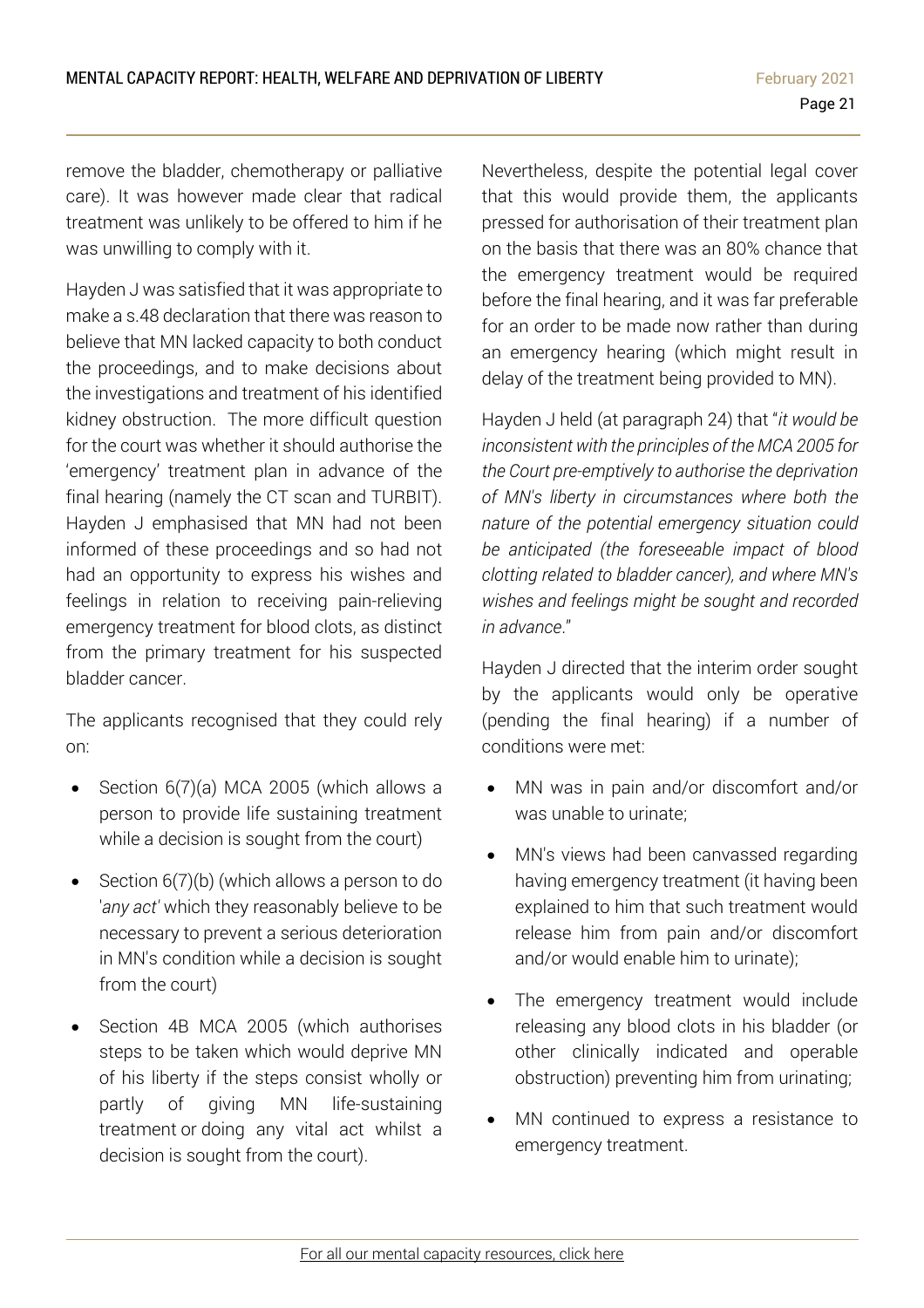#### Comment

This judgment shows the critical importance (and rightly so) of obtaining P's wishes and feelings about any treatment plan being put before the court. Had the Trust known what MN's wishes and feelings about the proposed emergency treatment were, Hayden J might have acceded to the request to authorise the emergency treatment absent the conditions.

# <span id="page-21-0"></span>"Incomplete and non-final" LPS impact assessment

Despite its caveats, provisos and intention to undertake a more detailed version after public consultation, this latest impact assessment provides an insight into how the government thinks LPS might operate. It applies to both England and Wales and is based on 2018-19 demand levels but does not take account of the government's [decision](https://www.communitycare.co.uk/2020/11/10/government-ditches-controversial-role-care-home-managers-liberty-protection-safeguards/) to abandon the different procedure for care home managers. As a result, we should expect some of the costs to change during the current course of implementation planning.

It is predicted that doctors, social workers, AMCPs and advocates will be the professionals taking on the largest role in the new system and the following points caught our eye:

- Numbers: It is estimated there will be 257,984 LPS applications per year. This is based on the 2018-19 DoLS figures plus 53,000 (community settings) and 6600 (16- 17 year olds).
- Assessments: A new medical assessment (costing £115 each) will be required in 20% of cases (the remainder having an established diagnosis). A new capacity

assessment (costing £162) will be needed in 40% of cases. The necessity and proportionality assessment will be required in all cases but this can be streamlined where care-planning is taking place under the Care Act or NHS continuing healthcare. This leaves 154,790 applications (60%) requiring a standalone necessity and proportionality assessment (costing £152 each).

- Training for assessments: 100% of adult social workers and 20% of doctors, children's social workers and other social workers will require full LPS training. The remainder will need awareness training.
- AMCPs: 26% of the LPS applications will require an AMCP (67,076 per year). There are 2720 best interests assessors to convert to the AMCP role (8-hour conversion course at £615) and an extra 107 new AMCPs will need to be recruited.
- IMCAs: it is thought that 95% of those under LPS will have representation. Of that number, 75% will have an appropriate person (for which 40% will need IMCA support) and 25% will have direct IMCA support. Training will be required for 10,602 new IMCAs.
- Legal representation: 0.5% of LPS authorisations (1290 per year) will be challenged in the Court of Protection. Each case costs £8400 (legal aid), £12,000 (responsible body), and £12,000 (Official Solicitor acting in 25% of cases).
- Regulation: annual cost will be £13.5 million (CQC) and £600,000 (Ofsted).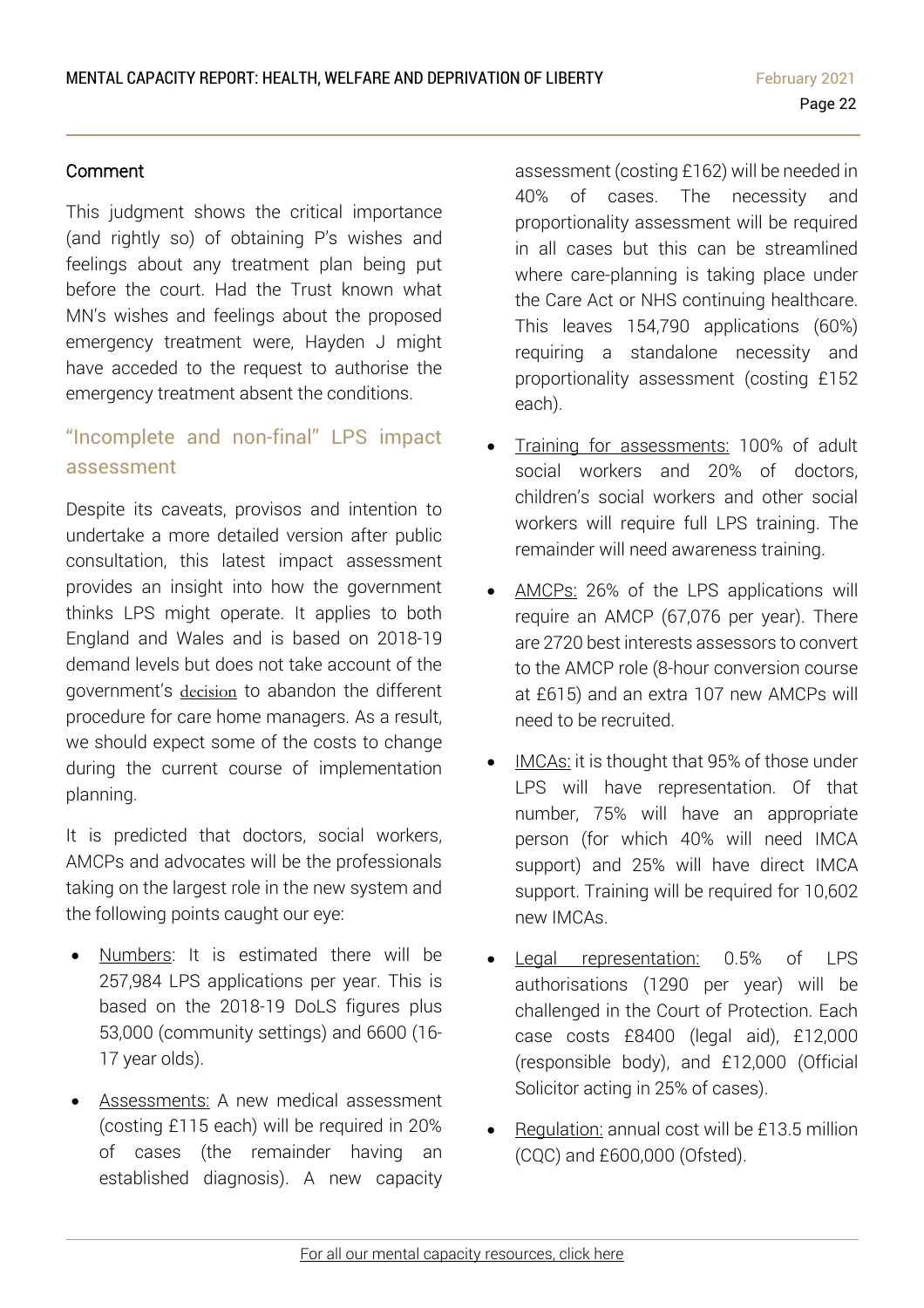#### Comment

These figures are clearly going to change as the government works through the implementation stage. Many are best estimates, or derive from the Law Commission estimates, and there are some known unknowns. For example, whether the estimated demand for AMCPs is accurate will depend upon how the AMCP trigger is interpreted by the courts and applied in practice. When will it be 'reasonable to believe' that the cared-for person 'does not wish' to reside in, or receive care or treatment at, the place? The figures also assume the enhanced care home manager role which the government will not be introducing, so there will be additional costs on responsible bodies. It is a worry though that 12,899 (5%) of people are not expected to have an appropriate person or IMCA to represent and support them. This 5% includes those who have (with capacity) declined support; more problematically, it will also include those who are 'unbefriended,' and for whom representation is in their best interests, but where the responsible body is unable to appoint one, having taken all the reasonable steps required of them under the Act. At that point, a serious problem will arise because will be without the representative required as a key human rights safeguard.

## <span id="page-22-0"></span>Short note: an update on the RS saga

The deeply disturbing saga in the case of RS we reported upon in the January Report (see [here\)](https://www.39essex.com/cop_cases/z-v-university-hospitals-plymouth-nhs-trust-ors/), saw the case return one last time to the Court of Protection, and Cohen J roundly reject an argument that the impact of the Vienna Convention on Consular Relations required him to enable the Polish Consul to visit RS in hospital as his birth family wished but in circumstances his wife could not support, RS being very close

to the end of his life. In *Re RS* [2021] EWCOP 6, Cohen J found that that the right for consular officers to visit those in prison, custody and detention, "plainly" did not extend to those in hospital, noting that to hold "*the Consul General is under a duty or has the right to check the treatment of every citizen of his country in a NHS hospital would clearly be unsustainable*." Cohen J found that it was not in RS's best interest for the visit to take place when, if not the sole, at least a primary purpose of the visit would be to obtain a remote assessment from a doctor which would carry little weight:

*1. To force this visit upon his unwilling wife with the attendant stay, whether described that way or not, is in my judgment the very opposite of what he would want and the opposite of what would be in his best interests. In my judgment, the hospital would be acting in his best interests not to accede to that. In reaching that decision, I do not accept that I am impeding the Republic of Poland or the Consul General in the execution of or complying with his Vienna Convention rights/obligations in any way.*

We have previously [commented](https://www.39essex.com/cop_cases/re-e-a-child/) upon the limited relevance of the Vienna Convention in this context.

RS has subsequently died, but not before some further steps taken in Poland which we do not address here as we only have limited information about them (that limited information, on its face, painting a disturbing picture of how the position in England was being characterised before the courts there).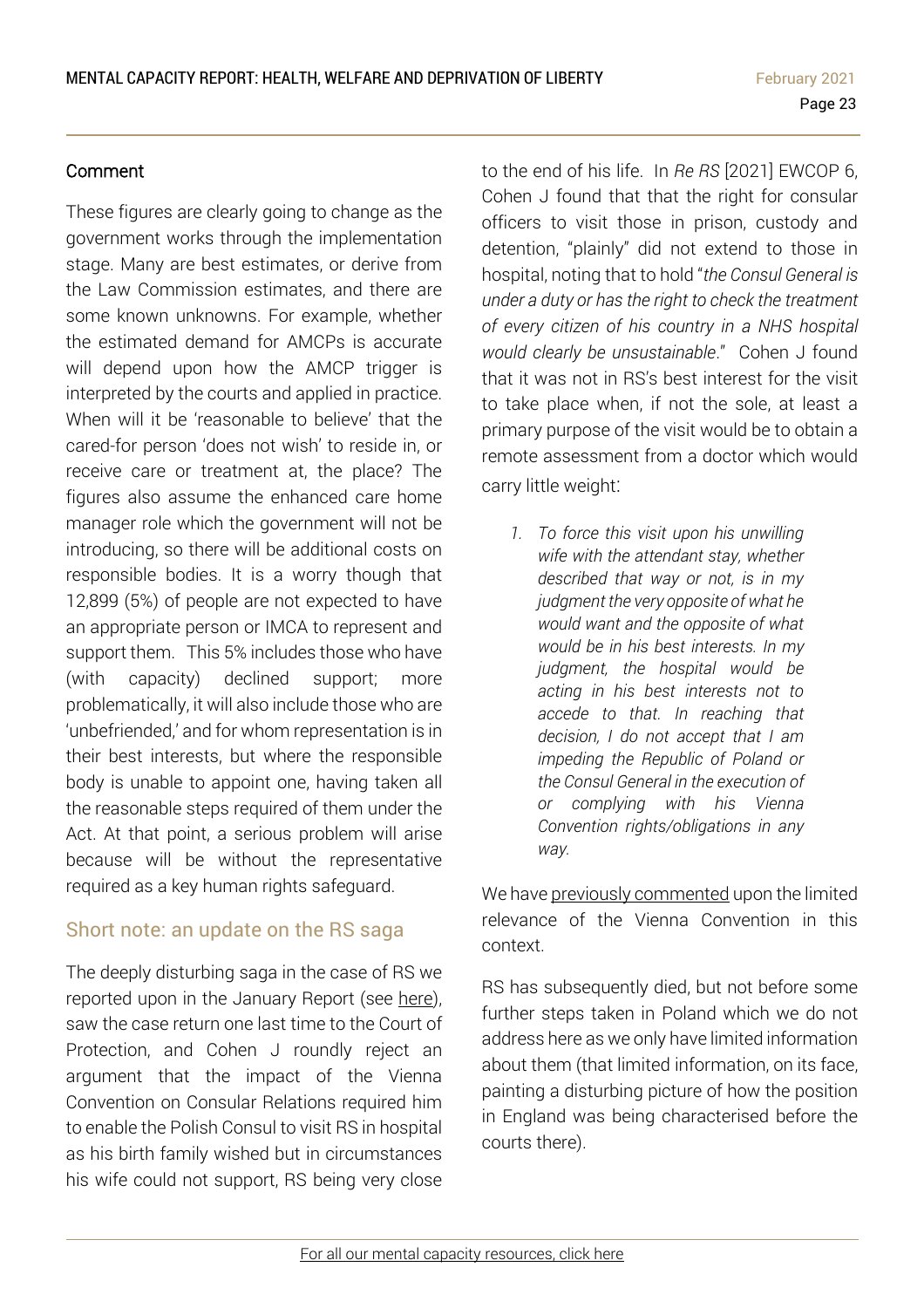#### <span id="page-23-0"></span>Short note: B v A Local Authority

Via the Mental Health Law Online [website,](https://protect-eu.mimecast.com/s/4x56CxvkJFJX7Oqt8-2TA) we note that the Supreme Court (Lord Hodge, Lady Black and Lord Kitchen) refused permission to appeal from the decision of the Court of Appeal in *B v A Local [Authority](https://www.39essex.com/cop_cases/b-v-a-local-authority/)* [2019] EWCA Civ 913 on 13 October 2020 on the basis that *"the application does not raise a point of law of general public importance which ought to be considered at this time bearing in mind that the issue has already been the subject of judicial decision and reviewed on appeal*."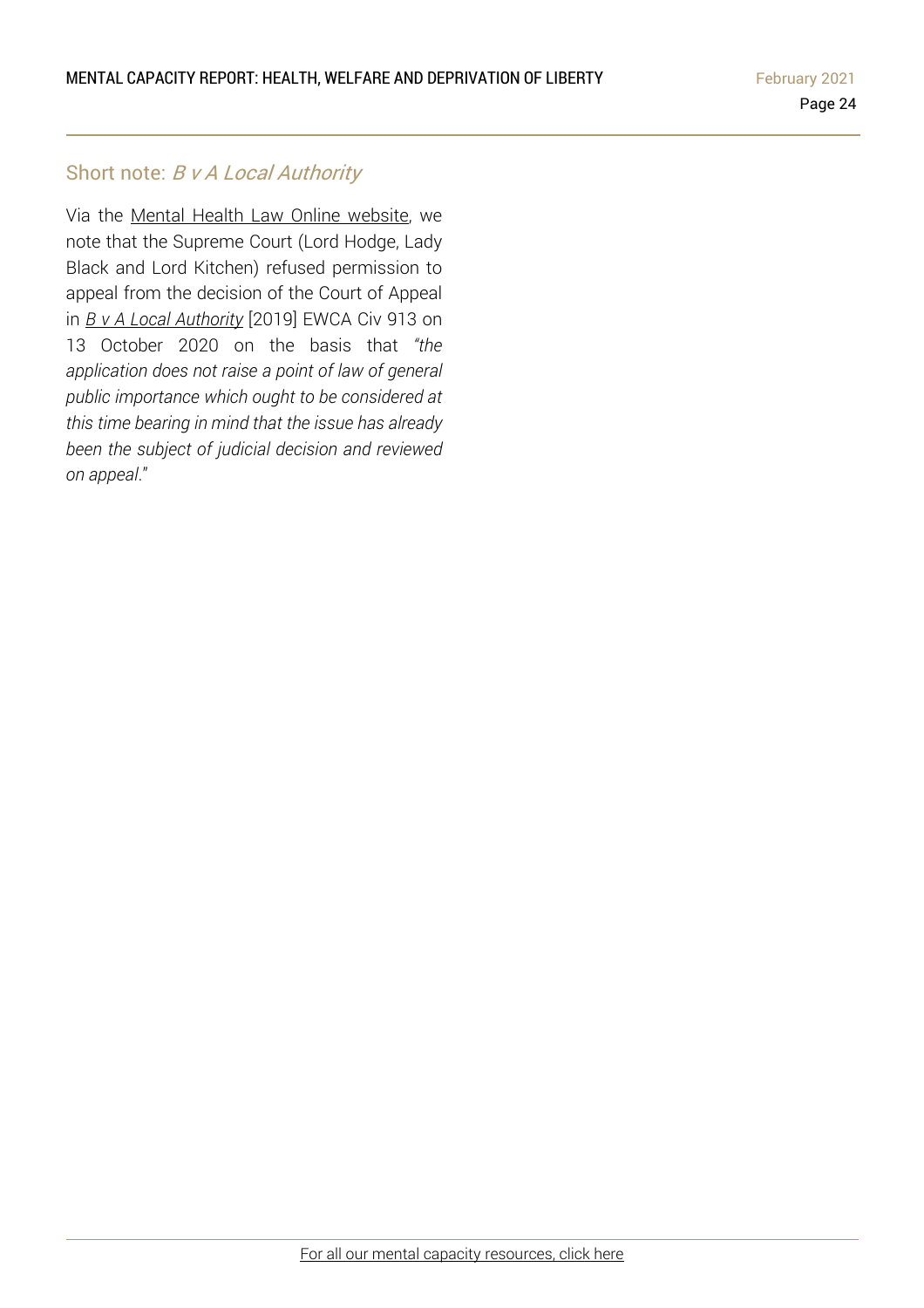# Editors and Contributors







#### **Alex Ruck Keene: alex.ruckkeene@39essex.com**

Alex is recommended as a 'star junior' in Chambers & Partners for his Court of Protection work. He has been in cases involving the MCA 2005 at all levels up to and including the Supreme Court. He also writes extensively, has numerous academic affiliations, including as Visiting Professor at King's College London, and created the website www.mentalcapacitylawandpolicy.org.uk. To view full CV click [here.](http://www.39essex.com/barrister/alexander-ruck-keene/)

#### **Victoria Butler-Cole QC: vb@39essex.com**

Victoria regularly appears in the Court of Protection, instructed by the Official Solicitor, family members, and statutory bodies, in welfare, financial and medical cases. Together with Alex, she co-edits the Court of Protection Law Reports for Jordans. She is a contributing editor to Clayton and Tomlinson 'The Law of Human Rights', a contributor to 'Assessment of Mental Capacity' (Law Society/BMA), and a contributor to Heywood and Massey Court of Protection Practice (Sweet and Maxwell). To view full CV click [here.](http://www.39essex.com/barrister/victoria-butler-cole/)

#### **Neil Allen: neil.allen@39essex.com**

Neil has particular interests in ECHR/CRPD human rights, mental health and incapacity law and mainly practises in the Court of Protection and Upper Tribunal. Also a Senior Lecturer at Manchester University and Clinical Lead of its Legal Advice Centre, he teaches students in these fields, and trains health, social care and legal professionals. When time permits, Neil publishes in academic books and journals and created the website www.lpslaw.co.uk. To view full CV click [here.](http://www.39essex.com/barrister/neil-allen/)



#### **Annabel Lee: annabel.lee@39essex.com**

Annabel has experience in a wide range of issues before the Court of Protection, including medical treatment, deprivation of liberty, residence, care contact, welfare, property and financial affairs, and has particular expertise in complex cross-border jurisdiction matters. She is a contributing editor to 'Court of Protection Practice' and an editor of the Court of Protection Law Reports. To view full CV click [here.](http://www.39essex.com/barrister/annabel-lee/)



#### **Nicola Kohn: nicola.kohn@39essex.com**

Nicola appears regularly in the Court of Protection in health and welfare matters. She is frequently instructed by the Official Solicitor as well as by local authorities, CCGs and care homes. She is a contributor to the 5 th edition of the *Assessment of Mental Capacity: A Practical Guide for Doctors and Lawyers* (BMA/Law Society 2019). To view full CV click [here.](http://www.39essex.com/barrister/nicola-kohn/)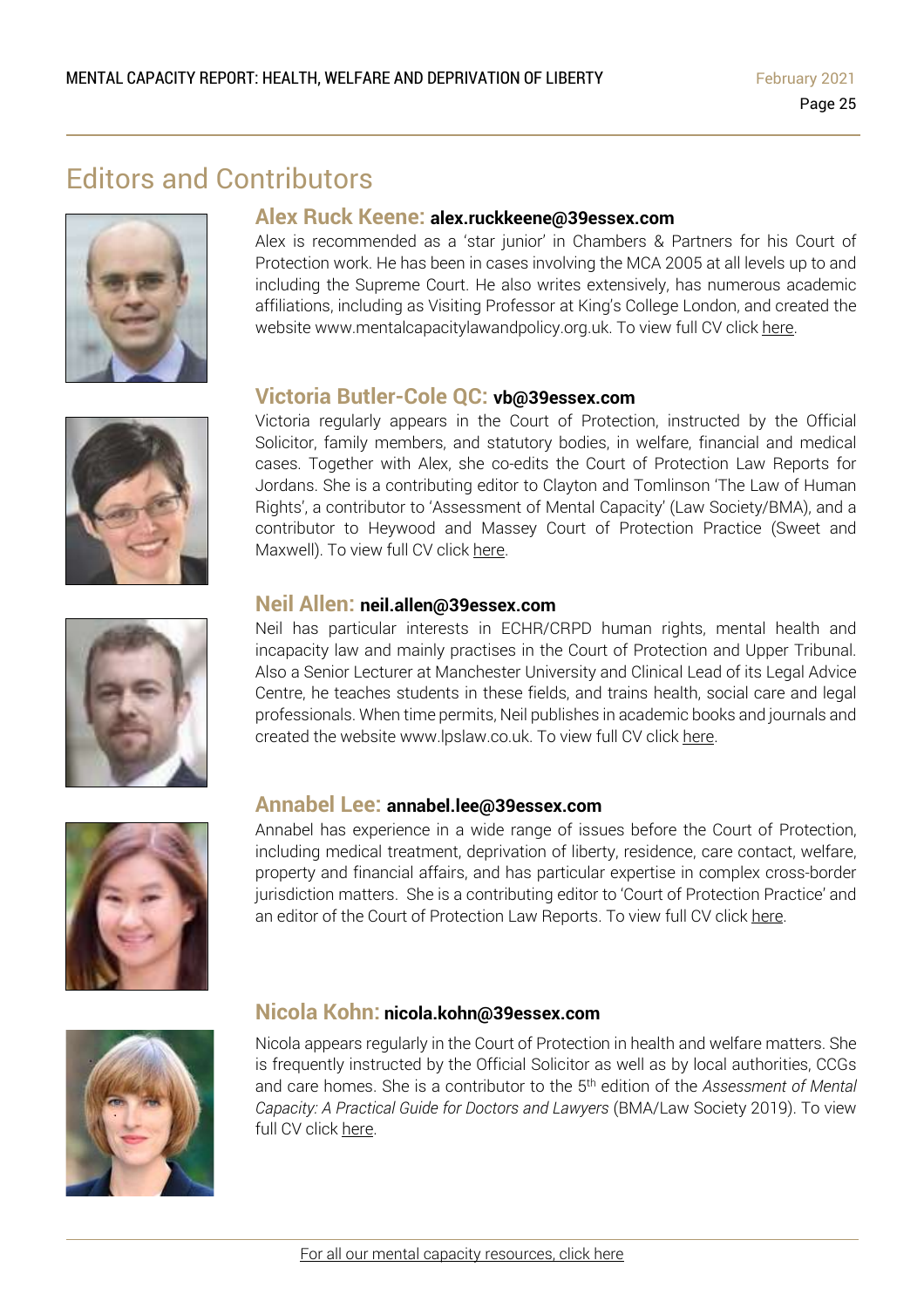

#### **Katie Scott: katie.scott@39essex.com**

Katie advises and represents clients in all things health related, from personal injury and clinical negligence, to community care, mental health and healthcare regulation. The main focus of her practice however is in the Court of Protection where she has a particular interest in the health and welfare of incapacitated adults. She is also a qualified mediator, mediating legal and community disputes. To view full CV click [here.](http://www.39essex.com/barrister/katharine-scott/)



#### **Rachel Sullivan: rachel.sullivan@39essex.com**

Rachel has a broad public law and Court of Protection practice, with a particular interest in the fields of health and human rights law. She appears regularly in the Court of Protection and is instructed by the Official Solicitor, NHS bodies, local authorities and families. To view full CV click [here.](https://www.39essex.com/barrister/rachel-sullivan/)



# **Stephanie David: stephanie.david@39essex.com**

Steph regularly appears in the Court of Protection in health and welfare matters. She has acted for individual family members, the Official Solicitor, Clinical Commissioning Groups and local authorities. She has a broad practice in public and private law, with a particular interest in health and human rights issues. She appeared in the Supreme Court in *PJ v Welsh Ministers* [2019] 2 WLR 82 as to whether the power to impose conditions on a CTO can include a deprivation of liberty. To view full CV click [here.](http://www.39essex.com/barrister/simon-edwards/)



#### **Simon Edwards: simon.edwards@39essex.com**

Simon has wide experience of private client work raising capacity issues, including *Day v Harris & Ors* [2013] 3 WLR 1560, centred on the question whether Sir Malcolm Arnold had given manuscripts of his compositions to his children when in a desperate state or later when he was a patient of the Court of Protection. He has also acted in many cases where deputies or attorneys have misused P's assets. To view full CV click [here.](http://www.39essex.com/barrister/simon-edwards/)



#### **Adrian Ward: adw@tcyoung.co.uk**

Adrian is a recognised national and international expert in adult incapacity law. He has been continuously involved in law reform processes. His books include the current standard Scottish texts on the subject. His awards include an MBE for services to the mentally handicapped in Scotland; honorary membership of the Law Society of Scotland; national awards for legal journalism, legal charitable work and legal scholarship; and the lifetime achievement award at the 2014 Scottish Legal Awards.



#### **Jill Stavert: j.stavert@napier.ac.uk**

Jill Stavert is Professor of Law, Director of the Centre for Mental Health and Capacity Law and Director of Research, The Business School, Edinburgh Napier University. Jill is also a member of the Law Society for Scotland's Mental Health and Disability Sub-Committee. She has undertaken work for the Mental Welfare Commission for Scotland (including its 2015 updated guidance on Deprivation of Liberty). To view full CV click [here.](http://www.napier.ac.uk/people/jill-stavert)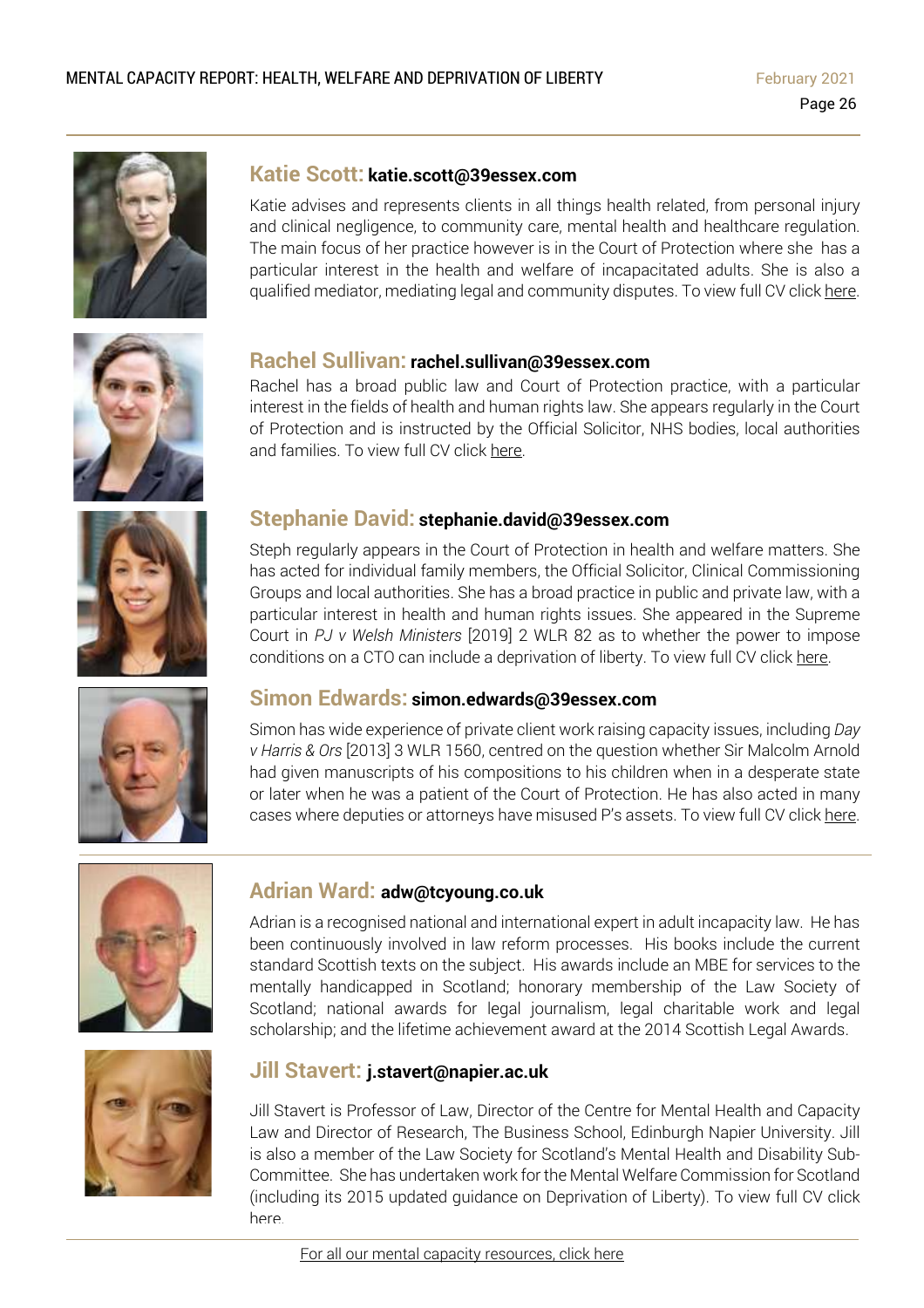# Conferences

Members of the Court of Protection team are regularly presenting at webinars arranged both by Chambers and by others.

Alex is also doing a regular series of 'shedinars,' including capacity fundamentals and 'in conversation with' those who can bring light to bear upon capacity in practice. They can be found on his [website.](https://www.mentalcapacitylawandpolicy.org.uk/)

#### **Advertising conferences and training events**

If you would like your conference or training event to be included in this section in a subsequent issue, please contact one of the editors. Save for those conferences or training events that are run by non-profit bodies, we would invite a donation of £200 to be made to the dementia charity My Life Films in return for postings for English and Welsh events. For Scottish events, we are inviting donations to Alzheimer Scotland Action on Dementia.